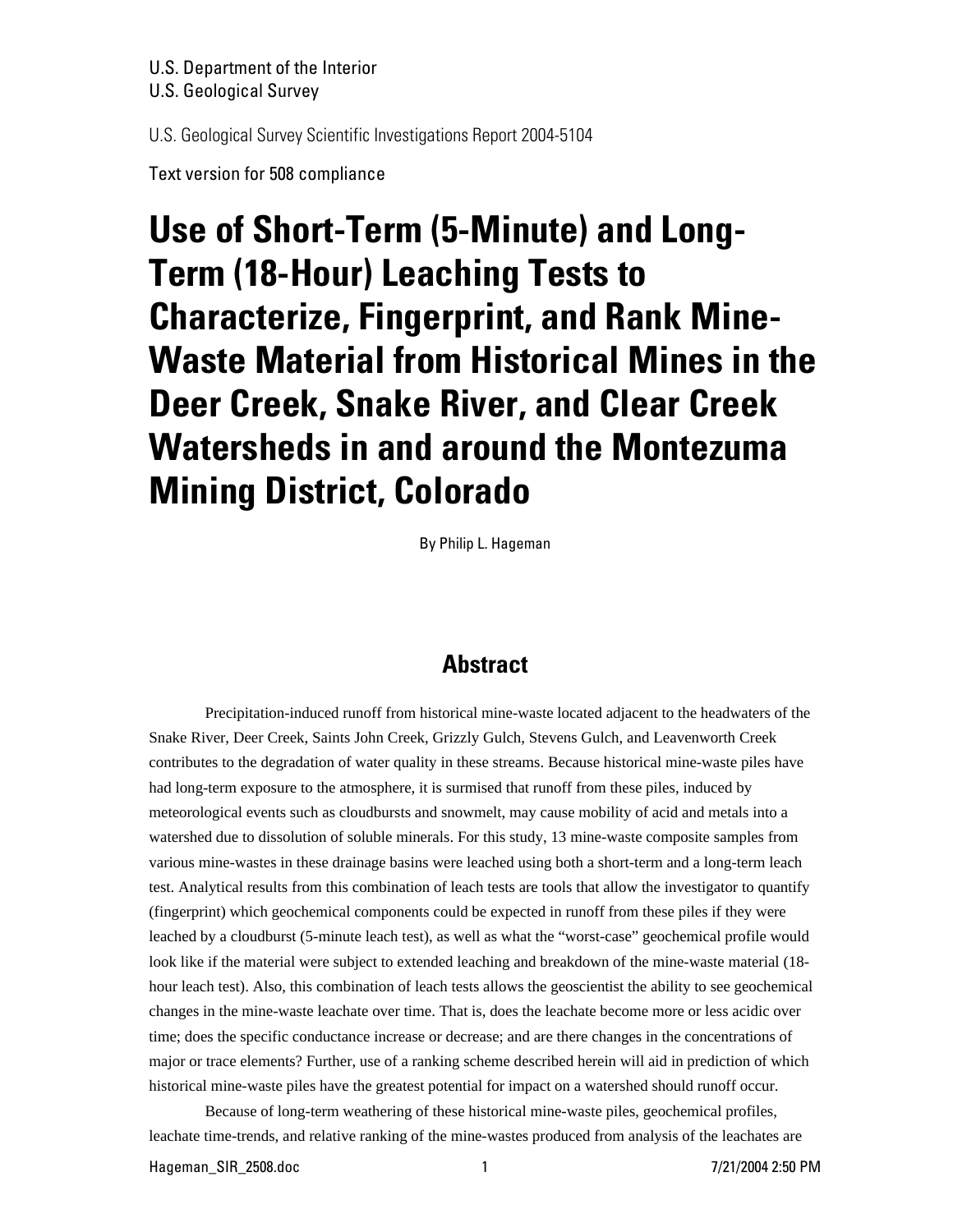indicative of how the mine-waste piles can be expected to act in the environment and may help to identify the "bad actors"—this may aid in understanding the reasons for water-quality differences between the drainages.

# **Introduction**

Over time, extensive effort has been made in and around the Montezuma mining district to fully understand the relationship of geology, hydrology, geochemistry, and mineralogy to the environmental impacts observed in watersheds in these areas. Historical mine-wastes are known to be primary point sources for stream-water degradation, and it has been demonstrated that the water quality of the Snake River watershed is impacted by upstream geochemical processes in its headwaters (Munroe, 2000). However, in this study area, distinct stream-water characteristics are seen in adjacent drainage basins that are close to each other spatially but have very different stream-water chemistry and water quality. Examples of these differences in stream-water chemistry for several of the tributaries of the Snake River in the Montezuma mining district are detailed in Fey and others (2002). Although some of the differences in stream-water quality are due to the geologic complexities of these basins, input from mine-adit drainage and runoff from mine-waste piles play a significant ongoing role in stream-water chemistry and quality. These impacts vary depending on the geologic characteristics of the mine-waste material being leached, as is explained in Plumlee and others (1995).

To further aid in the understanding of point-source inputs from various historical mine-wastes in these basins, this study provides leachate geochemical data, or geochemical "fingerprints," of historical mine-waste samples collected from 13 historical mine-wastes in a few of these tributary watersheds. Geochemical data were compared to see if significant geochemical differences in leachate chemistry exist in the mine-waste material from the side-by-side drainages. Comparison of leachate geochemical profiles from mines in these drainage basins helps to explain the reasons for water-quality differences that exist in the streams. Data from this study were also used to profile the probable runoff characteristics of the minewaste piles (how acidic the runoff would be and what metals could be expected to be mobilized). Geochemical profiling and understanding probable runoff characteristics is important because flushing of well-weathered mine-waste material by rain or snow can have significant impact as a point source of waterquality degradation due to the migration of acid, metals, and fluvial tailings into the watershed. In addition, this paper provides a way to rank the sites according to their geochemical profile. This ranking scheme can be used to predict which mine-wastes have the potential for greatest impact on stream-water quality.

# **Purpose of Investigation**

The purpose of this investigation is threefold: First, this report provides other investigators two sets of leachate geochemical data (5-minute leach test and 18-hour leach test) for solid mine-waste composite samples collected from 13 different historical mine-waste sites in the Montezuma mining district and surrounding basins. Leachate data can be used to produce unique geochemical fingerprints for these sites. Further, these data will allow investigators to visualize how runoff from specific piles may impact water resources in these basins. The second purpose of this study was to use leachate geochemical data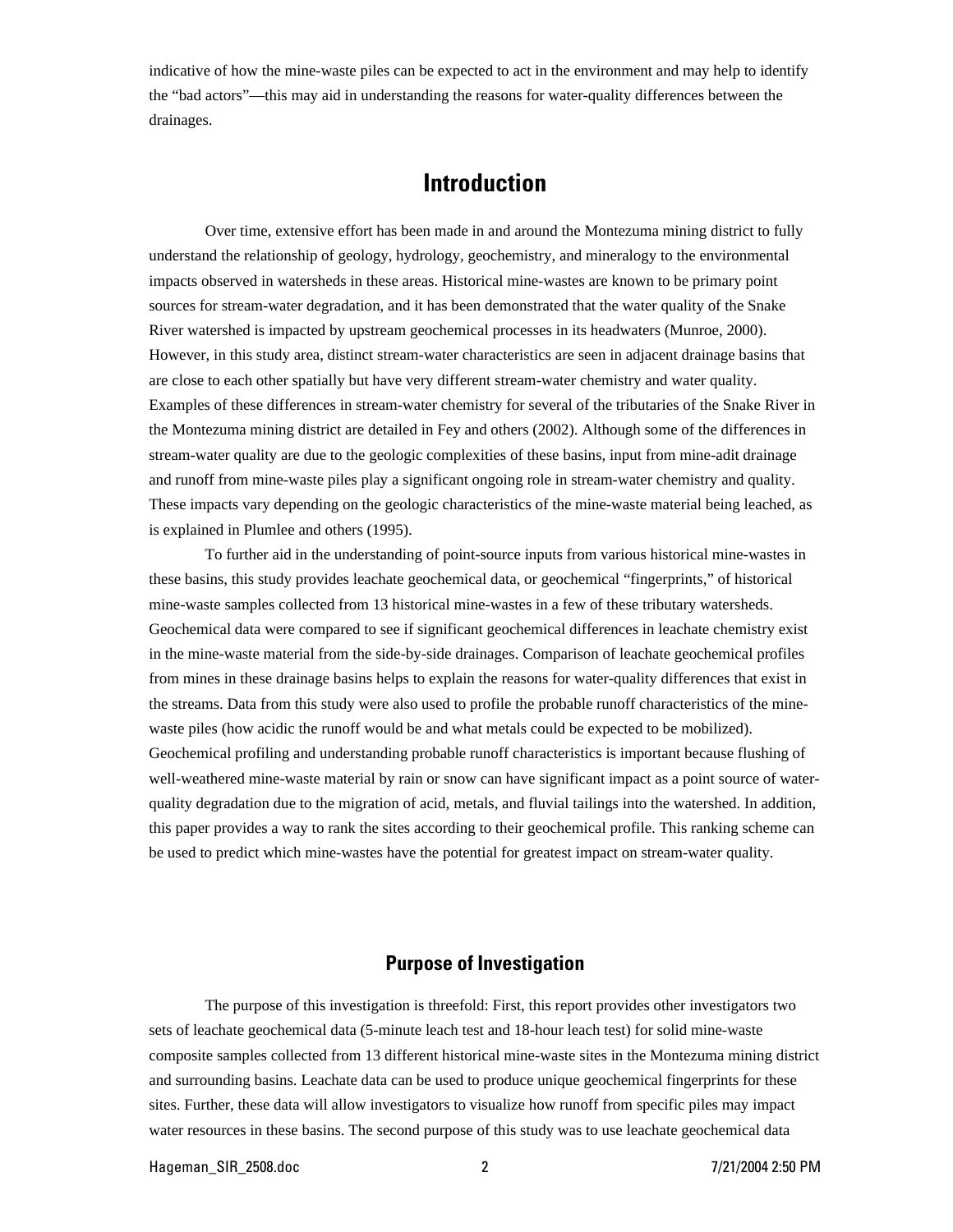from this investigation for a comparative study as part of a larger effort to see whether differences can be seen in the geochemical characteristics and time trends of the mine-waste leachates from the various basins. Specifically, observations and data were compiled and compared to see if changes in leachate pH, specific conductance, and metal concentrations change over time from the 5-minute leach to the 18-hour leach in order to see whether these trends reveal potential reasons for water-quality differences in streams draining these basins. Net-acid production (NAP) (Lapakko and Lawrence, 1993) was performed on a split of the solid portion of all 13 mine-waste samples in order to determine if a correlation can be made between NAP and other geochemical data produced by leaching. Thirdly, after compiling and analyzing the leachate geochemical data from all the sites, this investigation presents a ranking scheme for use in predicting which historical mine-waste piles have the greatest potential for negative impact as a point source of acid and metals into a watershed.

#### **Acknowledgments**

I thank Dana Bove for insight and interpretation of the geology for this study and Greg Lee for help with GIS applications.

# **Montezuma Mine-Waste Piles: Geologic Perspective**

The mine-wastes included in this study represent workings from mesothermal, fissure-filling leadzinc-silver vein deposits (Lovering, 1938). Galena, sphalerite, pyrite, and quartz are present in most of the veins in the Montezuma mining district and surrounding area and are much more abundant than other veinrelated minerals. Copper sulfides are the most abundant of the minor constituents of these ores and were found in most of the vein deposits. Silver, when present in these veins, was generally associated with chalcopyrite and tetrahedrite-tennantite (Lovering, 1935); however, most of the silver in the ores formed as discreet minerals, typically as silver sulfantimonides or sulfarsenides. Quartz is the dominant gangue mineral associated with the Montezuma vein deposits. Ankerite and barite are also common. Ankerite, when present, is reported to contain variable amounts of manganese, iron, and magnesium and weathers black due to high manganese content (Lovering, 1938). Although ankerite is reported in relative abundance in a number of the Montezuma mines (including the Lower Chautauqua, Wild Irishman, and Santiago), when present in mine-waste material, its abundance was probably on the order of 1 percent or less (D. Bove, written commun., 2003). Overall, vein deposits of the Montezuma and surrounding areas are typical of polymetallic vein deposits hosted in noncarbonate rocks, as summarized by Plumlee and others (1995) in a compendium on the geoenvironmental signatures of ore deposits (du Bray, 1995).

Mines west of the upper Snake River drainage basin—i.e., Deer Creek and Sts. John drainage basins—are hosted in hornblende gneiss or amphibolites (Lovering, 1938). Rocks west of the upper Snake River basin are generally unaltered and lacking in pervasive pyritization except locally around vein deposits (D. Bove, written commun., 2003). In contrast, rocks in the eastern part of the upper Snake River basin are dominantly biotite-quartz-sillimanite schist and gneisses that have been strongly affected by hydrothermal alteration related to Tertiary-age intrusions (Neubert and others, 2004). The most intense alteration and pyritization is focused in the Webster Pass and Handcart Gulch areas.

Clinochlore is present in many of the metamorphic rocks in the Montezuma area and also formed as a replacement of biotite and other iron-magnesium silicates during hydrothermal alteration. Calcite is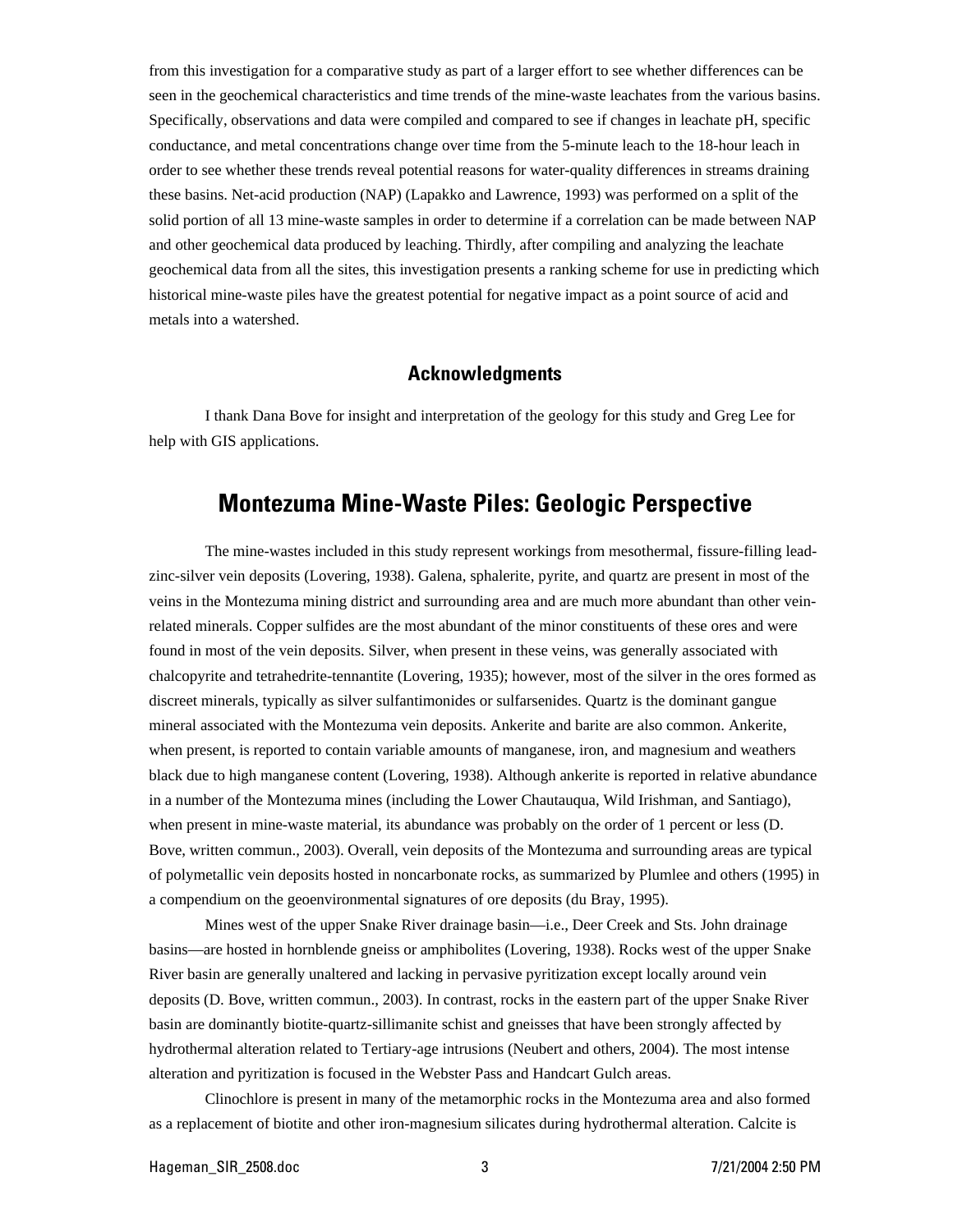rarely observed in lithologies of this area, but has been observed along faults and fractures in the hornblende gneisses and amphibolites (D. Bove, written commun., 2003). Although rare, it is also reported in late supergene veinlets that cut vein ores not far from the ground surface, and in late-stage hypogene veinlets and vugs (Lovering, 1938).

# **Sampling Locations**

In the summers of 2001 and 2002, 13 mine-waste composite samples were collected from a variety of historical mine-wastes located in and around the Montezuma mining district in Colorado. Many of these mine-wastes are identified in Wilson and LaRock (1992) and Munroe (2000). Locations of minewastes sampled for this study are identified in figure 1. Specific information about each site—including the mine name, drainage basin in which the mine-wastes are located, and the host rock in which the mines reside—is given in table 1.

**Table 1.** Mine-wastes sampled, their location, and host-rock formation.

**Figure 1.** Location map for 13 mine dumps sampled for this study.

# **Sample Media**

For this study, focus was applied to the leachate geochemical profile of the outer "skin" or upper 15 cm of the surface of the mine-waste pile. It is important to characterize the geochemical potential of the outer skin of mine-waste piles because the skin of a mine-waste pile is very geochemically reactive. This reactivity is due to contact with the atmosphere. In the case of these historical mine-waste piles, the outer surface of the piles have been exposed to atmospheric oxygen and severe weathering for extended periods of time. Weathering processes include wide temperature fluctuations, innumerable freeze/thaw cycles, high winds, solar influences, biologic activity, and precipitation in all forms. As a result of these factors, wet/dry cycles cause repeated leaching, that, in turn, produce continuous wicking, rinsing, and reformation of soluble mineral salts and other secondary minerals. At the same time, the body of the pile acts as a huge sulfide reservoir, providing acid and metals to replenish material leached from the surface.

# **Sample Collection**

Mine-wastes were sampled using a composite sampling technique (Smith and others, 2000). The sampling procedure consisted of collecting at least 30 random samples from a mine-waste pile using a steel trowel and a plastic bucket. Coarse material (material that was larger than the top knuckle of the thumb) was discarded during collection. All increments were put into a 5-gallon plastic bucket and mixed. If the sample was wet, it was first air-dried on a plastic tarp and then mixed. The mine-waste composite was then sieved to pass a 2-mm stainless steel screen. The <2-mm fraction was saved for leaching and further analysis, and all material >2 mm was discarded.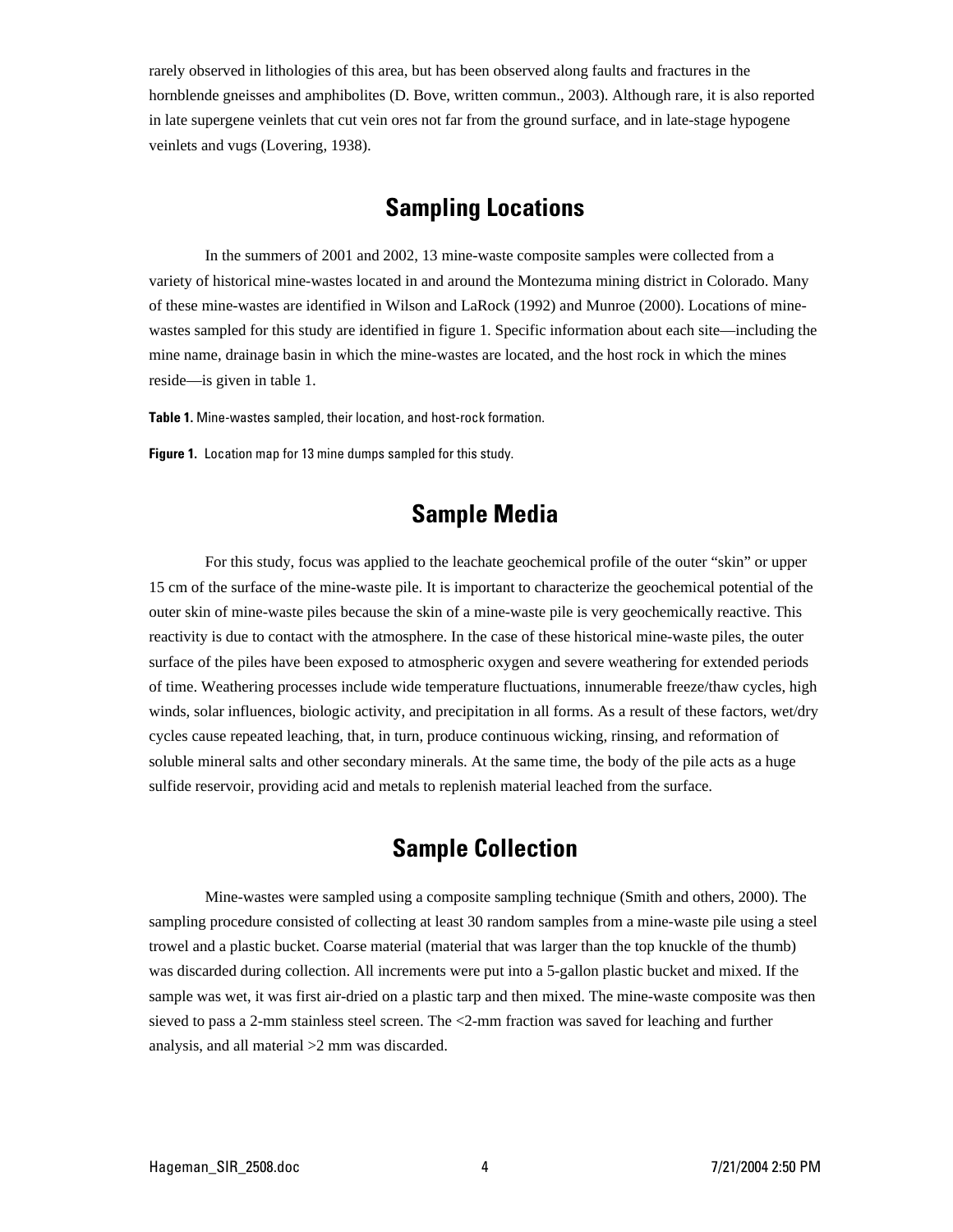# **Leaching Parameters**

The <2-mm mine-waste composite samples were leached using the simplified USGS field leach test described in Hageman and Briggs (2000), followed by an 18-hour end-over-end leaching test. In the USGS field leach test,  $100.0$  g of the  $\leq$ 2-mm fraction of the composite sample was put in a plastic bottle and 2.0 L of deionized water was slowly added. The container was capped and shaken vigorously for 5 minutes. After shaking, the mixture was allowed to settle for  $\sim$ 10 minutes. Leachates produced from these tests were measured for pH and specific conductance and then syringe-filtered (0.45-µm pore-size nitrocellulose capsule filters). Portions of the filtrate were taken and preserved for analysis by inductively coupled plasma–atomic emission spectroscopy, inductively coupled plasma–mass spectroscopy, ion chromatography, and for mercury analysis. The containers were then recapped and placed on an end-overend rotator for 18 hours. After rotation for 18 hours, the leachates were allowed to settle. The leachate was then sampled, measured, and preserved in the manner described above.

# **Analytical Methods and Procedures**

Similar analytical methods and procedures were used for all samples. Following is a brief explanation of analytical techniques and equipment used in this study.

### **pH**

Laboratory pH measurements for unfiltered leachates were obtained using an Orion Model 230-A pH meter and an Orion combination pH electrode. The meter was calibrated prior to each set of measurements, and calibration checks were obtained on mid-range buffers between readings. For calibration to be successful, buffers must not exceed known concentration by  $\pm 0.02$  pH units. The analysis of pH required no sample treatment, and the sample was analyzed immediately.

### **Specific Conductance**

Laboratory measurements were made on unfiltered leachate using a Myron L portable conductivity meter (Model DC4). Prior to initial use, the meter was calibrated with commercially obtained conductivity standards. Prior to each set of observations, aliquots of commercially obtained 100-µS/cm and 1,000-µS/cm standards were checked and their values recorded. Conductivity analysis required no sample treatment, and samples were analyzed immediately.

### **Metals Analyses**

Concentrations of metals were determined by the following methods: inductively coupled plasma– atomic emission spectroscopy (ICP-AES) (Meier and others, 1994), and inductively coupled plasma–mass spectroscopy (ICP-MS) (Lamothe and others, 1999). Preservation of the samples for metals analysis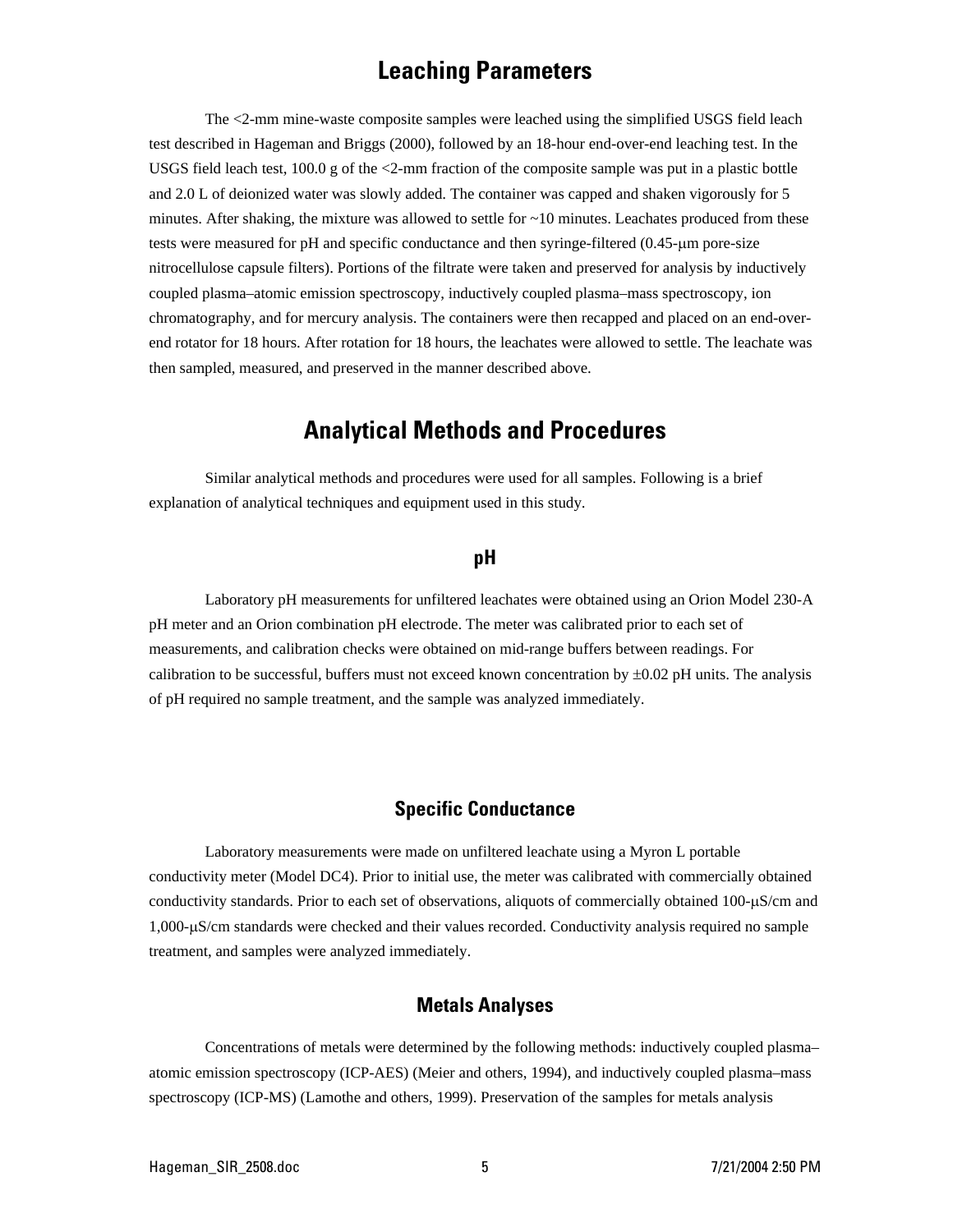required that the sample be filtered and acidified to  $pH \le 1.5$  with Ultrex II ultrapure HNO<sub>3</sub>. Maximum hold time for the sample was 180 days.

# **NAP Analyses**

NAP (net-acid production), sometimes referred to as "net-acidity," was determined for all 13 mine-waste composites using a modification of the technique described by Lapakko and Lawrence (1993). This procedure is carried out on 1.00-g split of finely ground (–200 mesh) material taken from each <2-mm mine-waste composite sample. Results are given in kg CaCO, per metric ton (parts per thousand).

### **Sulfate Analyses**

Sulfate was determined by ICP-MS (Lamothe and others, 1999). This method required that the sample be filtered and acidified with  $HNO<sub>3</sub>$  as described above. Maximum hold time was 180 days.

# **Mercury Analyses**

Leachate mercury concentrations were determined by cold vapor–atomic fluorescence spectrometry (CV-AFS) (Hageman, 2002). For this method, the filtrate was acidified/preserved with a 1 percent sodium dichromate/concentrated  $HNO<sub>3</sub>$  solution in a ratio of 1:19 (one part sodium dichromate/HNO<sub>3</sub> solution to 19 parts leachate sample). Leachate samples were collected in nitric-acidwashed flint-glass bottles with Teflon-lined lids.

# **Results and Discussion**

In this report, leachate geochemical comparisons are made (5-minute USGS field leach test vs. 18 hour leach test) for all 13 mine-waste composite samples. Complete leachate geochemical data for all sites are given in tabular form in Appendix 1. NAP results for solid mine-waste samples are given in Appendix 2. Data plots comparing leachate pH, specific conductance, and sulfate for all 13 mine-wastes are presented (figs. 2 and 3) and discussed. In addition to comparing relative trends for all sites, plots detailing leachate geochemical data and trends for individual mine-wastes are presented in figures 4–16. Leachate geochemical summaries for individual mine-wastes are presented in Appendix 3. Data in the summaries include: site location, host rock, leachate pH, specific-conductance trends, , sulfate, selected major-element trends, selected trace-element trends, and NAP on the solids. Finally, this paper presents, describes, and discusses three mine-waste-ranking schemes.

#### **Data**

*Important note*.—Concentrations presented in this paper are leachate concentrations. All samples were leached at 20:1 ratio (20 parts deionized water to 1 part solid), except for NAP, which was measured from a split of the mine-waste composite <2-mm solid material.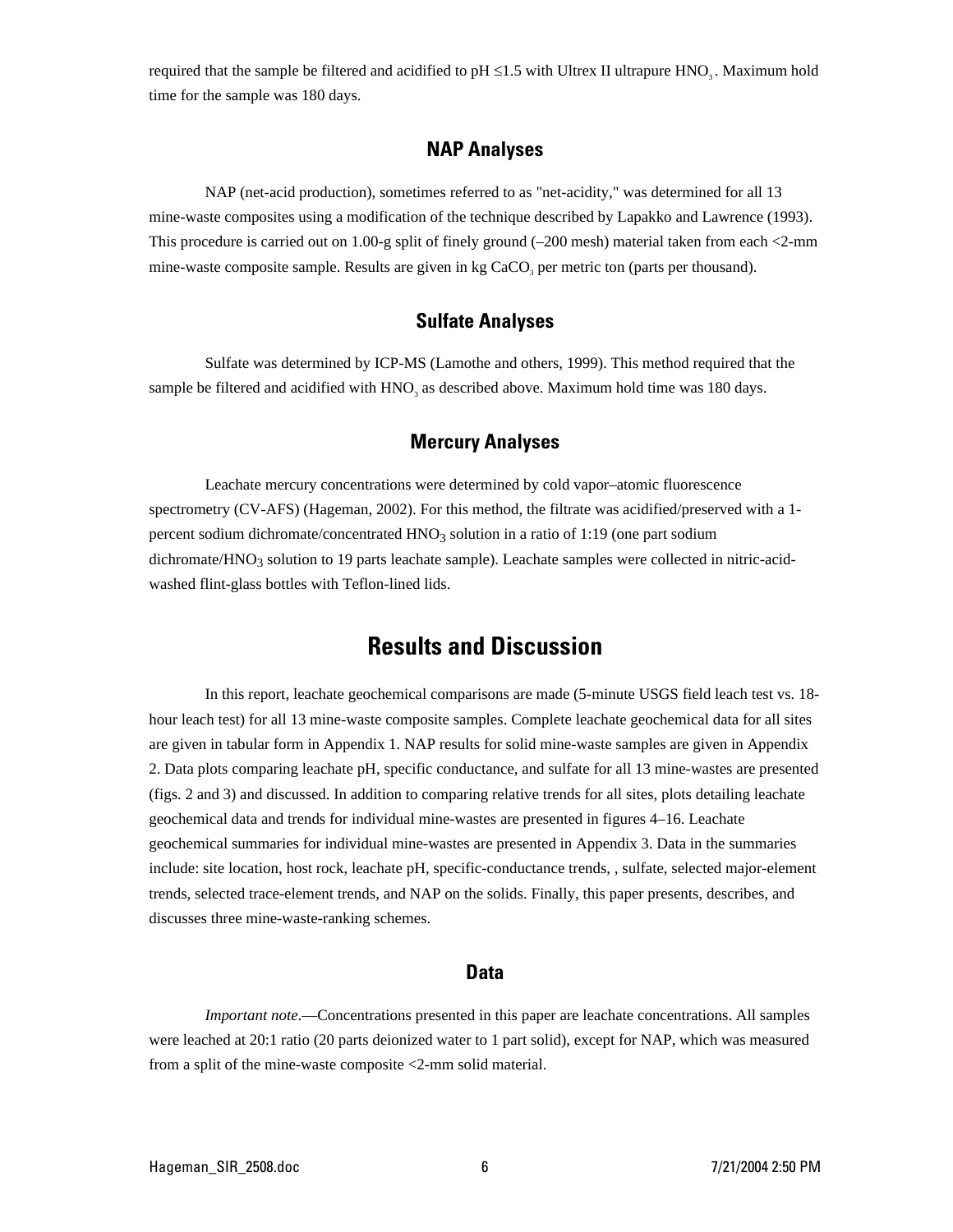**Figure 2.** Comparison of leachate pH and specific conductance data (5 minute and 18 hour) for 13 mine-wastes included in this study.

#### Leachate Geochemical Comparisons and Trends for All Sites

Following is a brief summary comparing selected leachate geochemistry for all 13 sites.

#### *pH and Specific Conductance*

Figure 2 shows the data and trend lines for all 13 mine-waste leachate samples for pH and specific conductance over time. In this plot, pH data from the 5-minute USGS field leach test are compared to pH data from the 18-hour leach test. Leachate pH values went down over time in leachate produced from the Togo, Arabella, Lower Radical, and Jack Pine mine-waste composites. The lowest pH (3.0) was found in leachate from the Togo mine-waste (located in the upper Snake River watershed). However, the greatest drop in pH over time occurred in the leachate from the Lower Radical mine-waste (upper Deer Creek watershed), which dropped from pH 4.8 in the 5-minute leachate to pH 4.6 after 18 hours (-0.2 pH units). Other mine-waste leachates that dropped in pH over time were:  $Togo (-0.1)$ , Arabella  $(-0.1)$ , and the Jack Pine  $(-0.1)$ . The largest increase in pH occurred in leachate from the Santiago mine-waste composite (Leavenworth Creek watershed), which showed a spike in pH from 3.6 after 5 minutes to 5.2 after 18 hours (+1.6 pH units). pH also increased over time in leachate from the Wild Irishman (+1.1), Lower Chatauqua (+0.4), Superior and Cashier (+0.3), Waldorf (+0.2), and the Burke and General Teller (+0.1). The pH in leachate from the Grizzly mine-waste stayed the same over time.

pH trends produced from the 5-minute leach test correlated to pH trends produced from the 18 hour leach test.

Figure 2 also shows specific conductance data and trends for all 13 mine-waste composites. 18 hour leachate values for specific conductance ranged from 8.78  $\mu$ S/cm in the General Teller leachate (located in Upper Deer Creek watershed) to 1,730 µS/cm for leachate from the Santiago mine-waste (located in the Leavenworth Creek/Clear Creek watershed). Other leachates with high specific conductance were the Waldorf (located in the Leavenworth Creek/Clear Creek watershed) (1,092 µS/cm), and the Togo ( $718 \mu S/cm$ ) (located in the Upper Snake River watershed).

Generally, the leachate specific conductance trend line for the 13 leachates corresponded very well to the trend for pH. That is, leachate samples with higher pH had lower specific conductivities and leachates with lower pH values had higher conductivities. Also, the relatively simple 5-minute test does a good job portraying the general trend for specific conductance for these 13 sites.

**Figure 3.** Comparison of leachate sulfate data (5 minute and 18 hour) for 13 mine-wastes included in this study.

#### *Sulfate*

Figure 3 shows the 5-minute and 18-hour leachate sulfate concentration, and the sulfate trend for all 13 sites. Sulfate concentration was generally low (<200 mg/L) at 11 of the 13 sites. However, the Waldorf and Santiago mine-wastes, located in the Leavenworth Creek/Clear Creek watershed, had much higher sulfate concentration, with 443 mg/L in the 5-minute Waldorf leachate and 736 mg/L sulfate in the 5-minute Santiago leachate.

Like many of the other geochemical data, sulfate data produced using the simple 5-minute USGS field leach test gives an accurate indication for the sulfate trend produced after 18 hours. This comparison indicates that leachate sulfate trends are fairly predictable and that none of the samples fell out of line or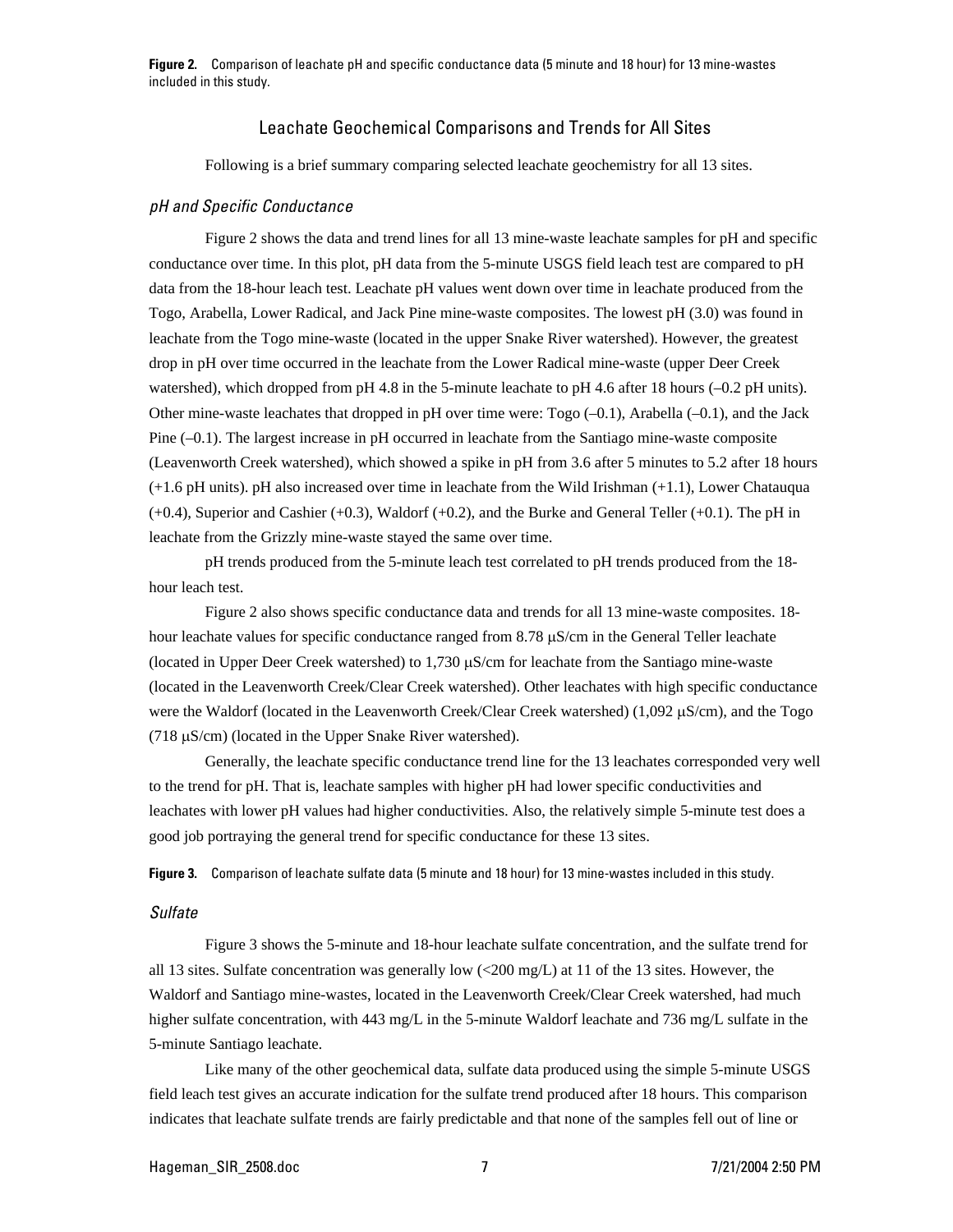changed much during the extended leaching period. There was not much change in sulfate concentration in the leachate over time.

#### Geochemical Data for Individual Sites

In figures 4–16, plots are presented for selected leachate geochemical data for each site. Each figure has three plots comparing leachate geochemistry for both the 5-minute and 18-hour leaches. Data presented includes: *A*, selected major elements; *B*, selected trace metals; and *C*, pH, and specific conductance. The plots provide a visual depiction of the data so that geochemical trends are more easily seen.

**Figure 4.** Arabella mine-waste leachate geochemistry trends (5 minutes vs. 18 hours) for *A*. selected major elements (ICP-AES); *B*, selected trace metals (ICP-MS); and *C*, pH and specific conductance.

**Figure 5.** Lower Radical mine-waste leachate geochemistry trends (5 minutes vs. 18 hours) for *A*, selected major elements (ICP-AES); *B*, selected trace metals (ICP-MS); and *C*, pH and specific conductance.

**Figure 6.** Lower Chatauqua mine-waste leachate geochemistry trends (5 minutes vs. 18 hours) for *A*. selected major elements (ICP-AES); *B*, selected trace metals (ICP-MS); and *C*, pH and specific conductance.

**Figure 7.** General Teller mine-waste leachate geochemistry trends (5 minutes vs. 18 hours) for *A*. selected major elements (ICP-AES); *B*, selected trace metals (ICP-MS); and *C*, pH and specific conductance.

**Figure 8.** Cashier mine-waste leachate geochemistry trends (5 minutes vs. 18 hours) for *A*. selected major elements (ICP-AES); *B*, selected trace metals (ICP-MS); and *C*, pH and specific conductance.

**Figure 9.** Togo mine-waste leachate geochemistry trends (5 minutes vs. 18 hours) for *A*. selected major elements (ICP-AES); *B*, selected trace metals (ICP-MS); and *C*, pH and specific conductance .

**Figure 10.** Burke mine-waste leachate geochemistry trends (5 minutes vs. 18 hours) for *A*. selected major elements (ICP-AES); *B*, selected trace metals (ICP-MS); and *C*, pH and specific conductance .

**Figure 11.** Superior mine-waste leachate geochemistry trends (5 minutes vs. 18 hours) for *A*. selected major elements (ICP-AES); *B*, selected trace metals (ICP-MS); and *C*, pH and specific conductance .

**Figure 12.** Wild Irishman mine-waste leachate geochemistry trends (5 minutes vs. 18 hours) for *A*. selected major elements (ICP-AES); *B*, selected trace metals (ICP-MS); and *C*, pH and specific conductance .

**Figure 13.** Grizzly mine-waste leachate geochemistry trends (5 minutes vs. 18 hours) for *A*. selected major elements (ICP-AES); *B*, selected trace metals (ICP-MS); and *C*, pH and specific conductance .

**Figure 14.** Jack Pine mine-waste leachate geochemistry trends (5 minutes vs. 18 hours) for *A*. selected major elements (ICP-AES); *B*, selected trace metals (ICP-MS); and *C*, pH and specific conductance .

**Figure 15.** Waldorf mine-waste leachate geochemistry trends (5 minutes vs. 18 hours) for *A*. selected major elements (ICP-AES); *B*, selected trace metals (ICP-MS); and *C*, pH and specific conductance .

**Figure 16.** Santiago mine-waste leachate geochemistry trends (5 minutes vs. 18 hours) for *A*. selected major elements (ICP-AES); *B*, selected trace metals (ICP-MS); and *C*, pH and specific conductance .

### **Mine-Waste Rankings**

The following tables show the relative ranking of all mine-wastes included in this study. These rankings were established after compiling and analyzing the leachate geochemical data. This simple ranking scheme was devised in order to rank each mine-waste relative to one another, for their potential to release acid, certain metals, and other constituents into the environment should runoff occur from the mine-

Hageman\_SIR\_2508.doc 8 7/21/2004 2:50 PM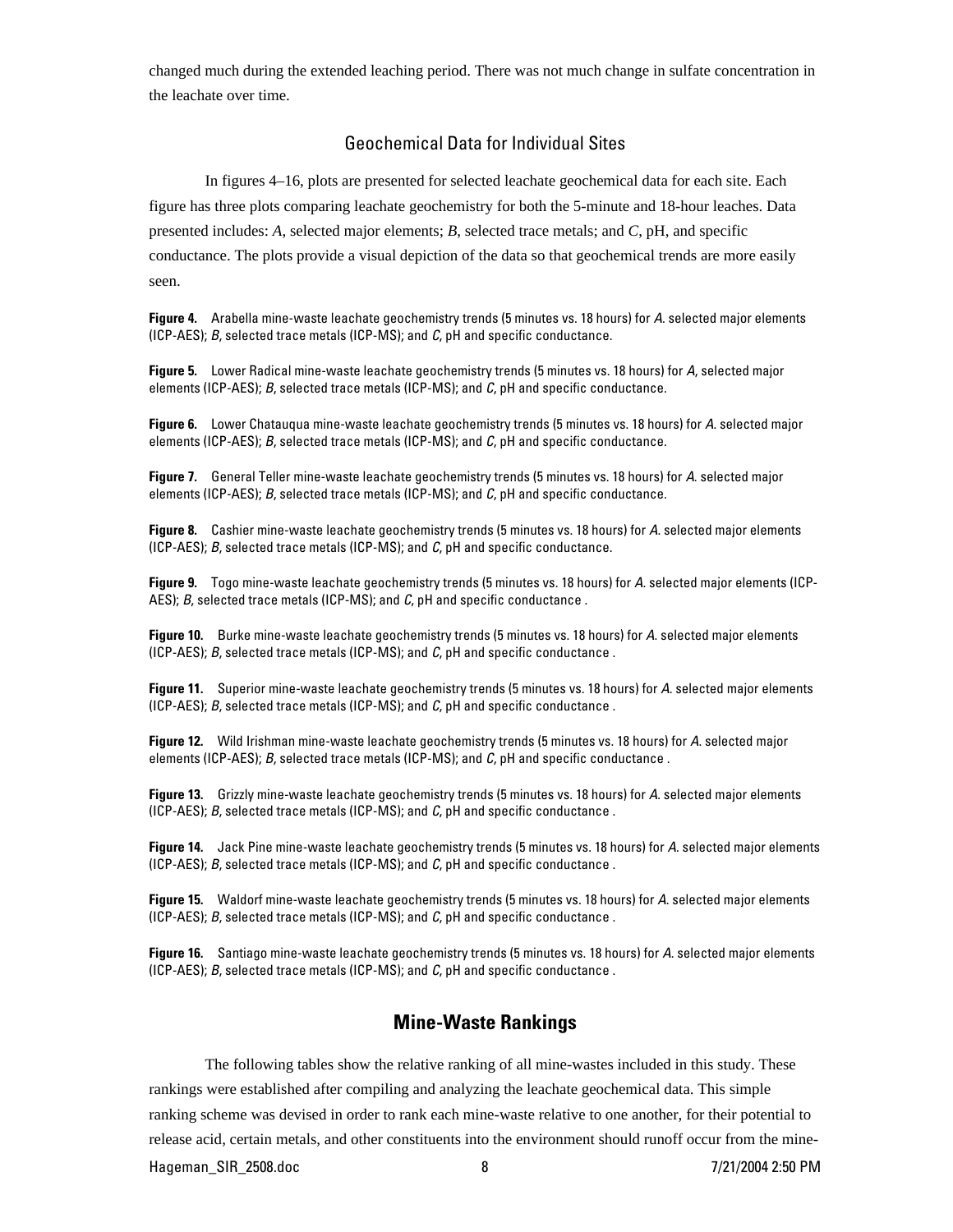waste pile. Although many factors go into making a mine-waste leachate potentially toxic to the environment, for the purposes of this investigation, I used what I consider major contributing factors for potential toxicity. These factors are leachate pH, leachate conductivity, leachate sulfate, and, finally, the sum of concentrations of selected leachate metals (Al, Cd, Cu, Fe, Mn, Ni, Pb, and Zn). For this ranking procedure, each mine-waste leachate was ranked for each of these four parameters. Each site was given a rank ranging from 1 to 13 (13 is the total number of sites included in this study) for each factor listed above. A rank of 1 represents the worst site (most impacted) for that particular factor, whereas a rank of 13 represents the least impacted site for that factor. As an example, a mine-waste-producing leachate with the lowest pH of all 13 sites would get a ranking of "1." If the same mine-waste leachate were 5th highest in leachate conductivity, it would receive a "5" for that parameter. The same leachate would be ranked for sulfate and sum of metals (listed above). Cumulative results from all these tests would then be totaled. After all sites are tallied in this manner, the totals for all sites are ranked. The mine-waste leachate with the lowest cumulative score would then be ranked first in the probability that, should runoff occur, its effluent would have the most likely possibility of negatively affecting water quality should its effluent reach a water body. All other sites are ranked accordingly.

Using the ranking scheme in this way allows the investigator to see which mine-waste piles are potentially the worst point-source contributors and which basins have problem sites.

It should be noted that this ranking scheme only relates and pertains to the mine-waste runoff geochemistry because, once effluent from any of these sites enters a drainage system and is mixed with other waters, a multitude of changes both positive and (or) negative may occur in the water body.

Table 2 shows mine-waste rankings using short-term leaching characteristics (5-minute test). This ranking indicates which sites produce the most toxic leachate if the piles were subject to a meteorological event that produces runoff. The Santiago mine-waste is ranked first, followed by the Waldorf mine-waste. These two sites are located in the Leavenworth Creek drainage. The Togo mine-waste, located in the upper Snake River, was ranked third. It is important to note that the Santiago mine-waste also produced leachate with detectable mercury, the only site in this study to do so.

Table 2 Mine-waste rankings for potential effects of runoff due to an event such as a thunderstorm (5-minute leach test) for 13 mine-wastes sampled.

Table 3 shows mine-waste rankings using longer term leaching characteristics (18-hour test). This ranking indicates which sites produce the most toxic leachate after being agitated and leached for an extended period of time. These rankings are generally the same as those for the 5-minute leach test. Leachate from the Waldorf mine-waste was shown to have the most toxic geochemical profile according to the parameters explained above. The Togo mine-waste was second, followed by the Santiago.

**Table 3.** Mine-waste rankings for potential effects of runoff due to an extended leaching event (18-hour leach test) for 13 mine-wastes sampled.

Table 4 shows a ranking of the mine-wastes according to NAP results for all the mine-wastes included in this study. This ranking of results according to NAP is somewhat different than the rankings produced using leachate results. However, there also are some similarities. Four of the top five ranked using NAP are the same as for the 5-minute and 18-hour leaching tests, albeit in slightly different order. The Togo mine-waste ranked first, meaning it required the most CaCO<sub>3</sub> in order to neutralize the waste. The Santiago mine-waste was second, followed by the Lower Radical mine-waste. NAP Results for all the sites are given in the summaries for individual mine-waste sites and in Appendix 1.

**Table 4.** Mine-waste rankings for NAP (net-acid production).

Hageman\_SIR\_2508.doc 9 7/21/2004 2:50 PM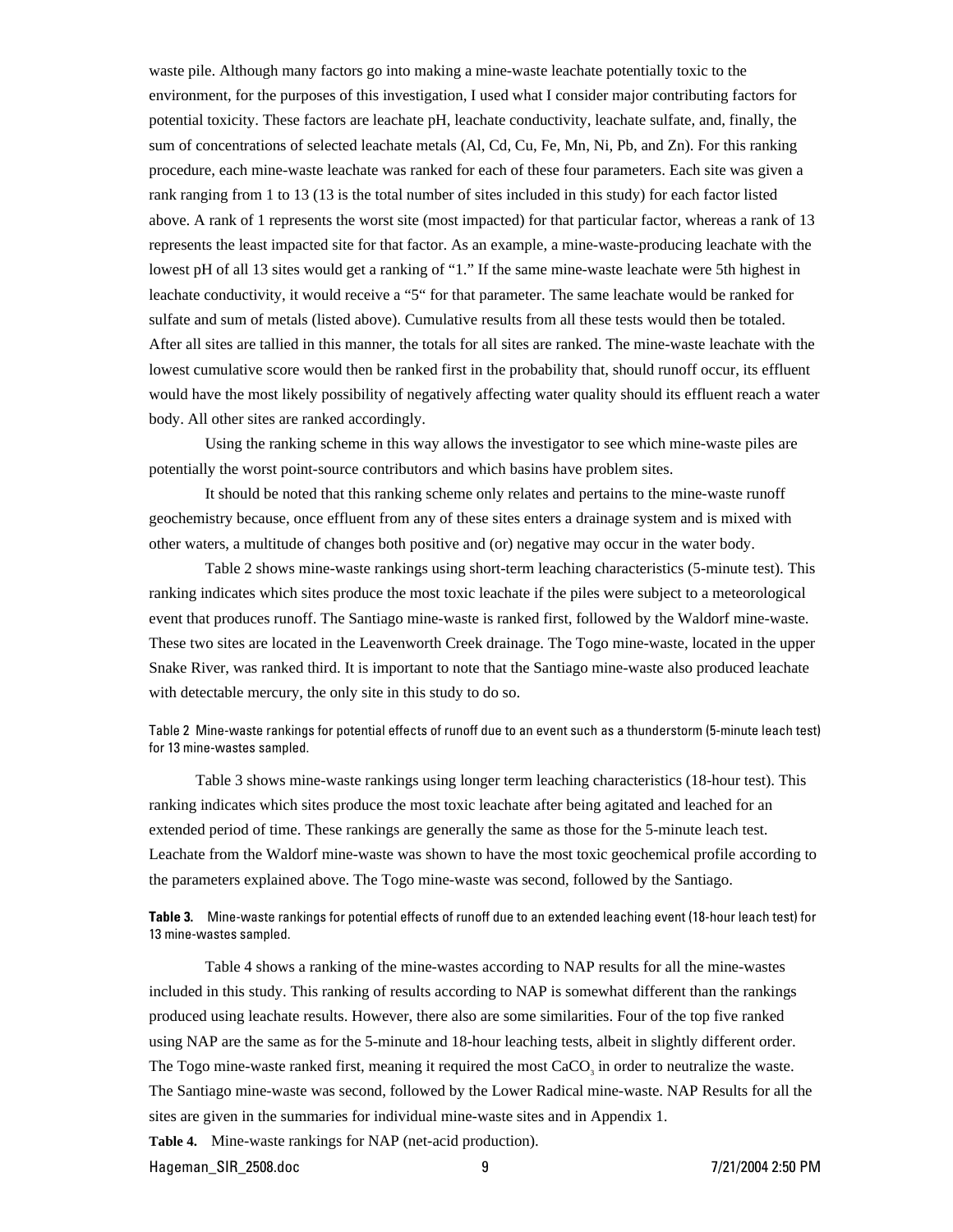# **Conclusions**

The use of leaching tests like the 5-minute USGS field leach test are very effective in providing geochemical data to investigators. Data produced from these tests aid in predicting the geochemical characteristics of runoff from historical mine-waste piles. Leachate geochemical data can be used to fingerprint individual historical mine-wastes, that is, to establish the unique leachate geochemical signature for a mine-waste pile. When used as an assessment tool on a number of mine-waste piles, geochemical fingerprints from individual mine-waste can be compared to the geochemical signature of other piles. These comparisons allow an investigator to identify the worst point-source contributors to stream-water-quality degradation. Comparison of the leachate geochemical fingerprints from the 13 mine-wastes included in this study revealed significant differences in the geochemical characteristics from mine-wastes located in adjacent basins.

I found that it is also effective to look at changes in leachate geochemistry over time. Comparison of changes in leachate geochemistry after the 5-minute leach test (simulated cloudburst) to those produced from the longer term 18-hour leach test showed that not all leachates behave in a similar manner, even though they were derived from mine-waste piles located relatively close together. Whereas comparative time trends for all 13 sites for pH, specific conductance, and sulfate correlated well, major- and traceelement concentration changed, sometimes dramatically, as the leachate pH went up or down over time. Leachate time trends showed that some wastes are net acid producing, while others are net acid consuming over time. It was interesting to note that, even though pH went up over time in leachates from the Santiago and Waldorf mine-wastes, these two wastes produced some of the most potentially toxic leachate geochemical profiles of all the sites studied.

Finally, the use of leaching tests in conjunction with ranking protocols like those presented here is a very useful tool in showing which mine-wastes have the most potential to produce toxic runoff. Use of a consistent ranking criteria for basin-to-basin comparison can reveal which drainage basins contain minewaste piles having the most impact on tributary river systems, as well as which individual mine-waste piles may be the greatest contributors as point-source inputs for water-quality problems. Examples of the use of relative ranking schemes given in this paper show that, according to the leachate geochemical data from the mine-wastes included in this study and the criteria used for this investigation, the mine-waste piles with the most toxic geochemical profiles were produced from mines in the Leavenworth drainage basin (Waldorf and Santiago mines); whereas mine-waste piles located in the Deer Creek drainage basin generally had less potential for producing highly toxic leachates.

# **References**

- du Bray, Edward A., 1995, Preliminary compilation of descriptive geoenvironmental mineral deposit models: U.S. Geological Survey Open-File Report 95-0831.
- Fey, D.L., Church, S.E., Unruh, D.M., and Bove, D.J., 2002, Water and sediment study of the Snake River watershed, Colorado: U.S. Geological Survey Open-File Report 02-0330.
- Hageman, Philip L., 2002, Mercury in water by flow injection–cold vapor–atomic fluorescence spectrometry, *in* Taggart, Analytical methods for chemical analysis of geologic and other materials: U.S. Geological Survey Open-File Report 02-0223.
- Hageman, Philip L., and Briggs, Paul H., 2000, A simple field leach for rapid screening and qualitative characterization of mine-waste material on abandoned mine lands, *in* ICARD 2000: Proceedings from the Fifth International Conference on Acid Rock Drainage, Denver, Colorado, May 21–24, 2000: Society for Mining, Metallurgy, and Exploration, Inc., p. 1463–1475.

Hageman\_SIR\_2508.doc 10 7/21/2004 2:50 PM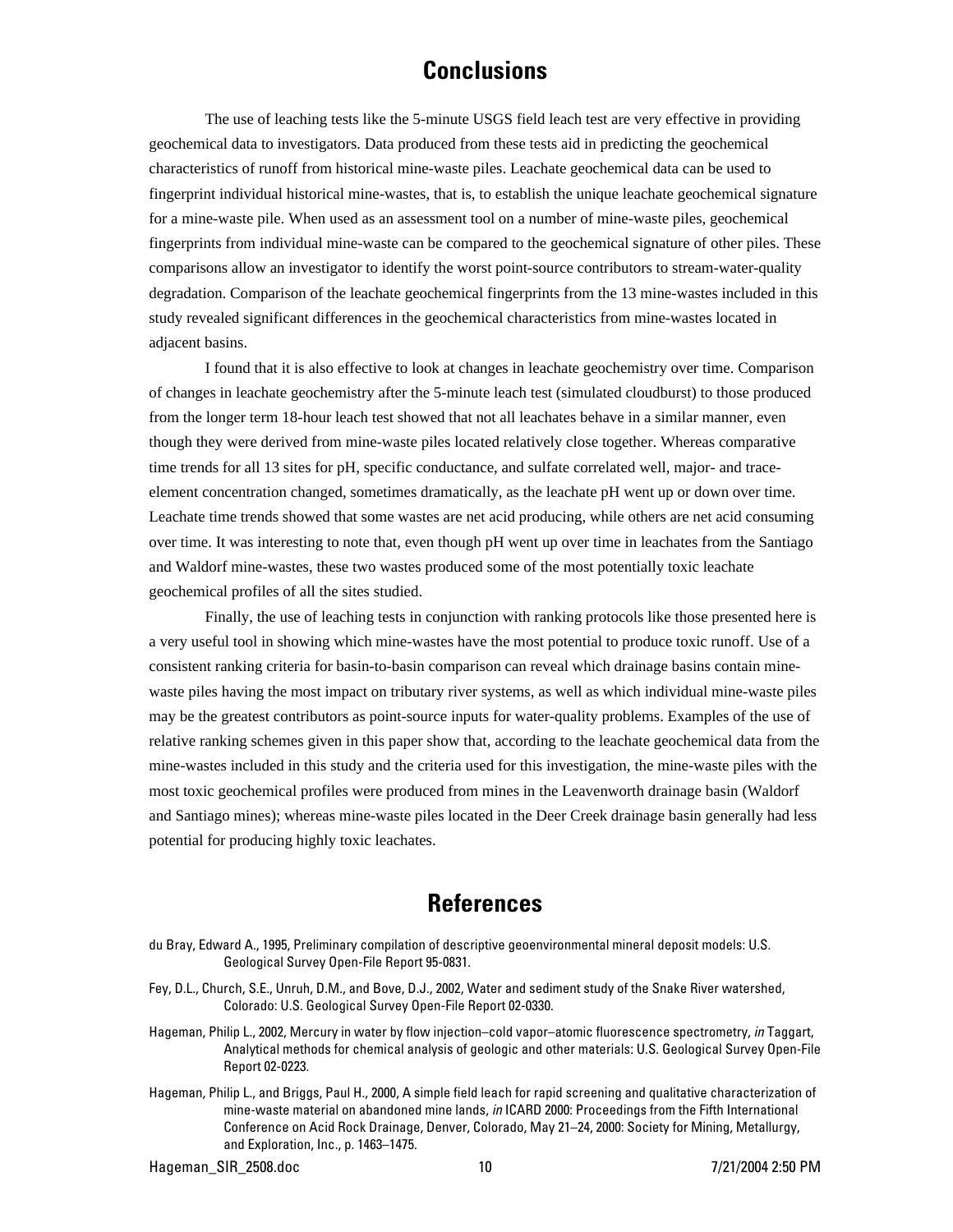- Lapakko, K.A., and Lawrence, R.W., 1993, Modification of the net-acid production (NAP) test, *in* Proceedings, British Columbia Mine Reclamation Symposium, Port Hardy, B.C., May 4–7, 1993, p. 145–159.
- Lovering, T.S., 1935, Geology and ore deposits of the Montezuma quadrangle, Colorado: U.S. Geological Survey Professional Paper 178, 119 p.
- Lamothe, Paul J., Meier, Allen L., and Wilson, Stephen, 1999, The determination of forty-four elements in aqueous samples by inductively coupled plasma–mass spectrometry: U.S. Geological Survey Open-File Report 99- 151.
- Meier, A.L., Grimes, D.J., and Ficklin, W.H., 1994, Inductively coupled plasma–mass spectrometry: A powerful tool for mineral resource and environmental studies: U.S. Geological Survey Circular 1103-A, p. 67–68.
- Munroe, E.A., 2000, Abandoned mine lands in Peru Creek, Deer Creek, upper Snake River, and Swan River watersheds: Sources of metal contamination to the environment and their amelioration through passive treatment options: Report prepared for White River National Forest, Dillon Ranger District.
- Neuerberg, G.J., 1971, Maps showing distribution of selected accessory minerals in the Montezuma stock, Summit County, Colorado: U.S. Geological Survey Miscellaneous Geologic Investigations Map I-608.
- Neubert, J.T., Kurtz, J.P., Bove, D.J., Bird, D.A., and Sares, M.A., 2004, Natural acid rock drainage associated with hydrothermally altered terrane in Colorado: Colorado Geological Survey Bulletin 54, 182 p.
- Plumlee, Geoff, and Nash, Thomas, 1995, Polymetallic vein and replacement deposits, *in* du Bray, Edward, ed., Preliminary compilation of descriptive geoenvironmental mineral deposit models: U.S. Geological Survey Open-File Report 95-0831.
- Smith, Kathleen S., Ramsey, Charles A., and Hageman, Philip L., 2000, Sampling strategy for the rapid screening of minewaste dumps on abandoned mine lands, *in* ICARD 2000: Proceedings from the Fifth International Conference on Acid Rock Drainage, Denver, Colorado, May 21–24, 2000: Society for Mining, Metallurgy, and Exploration, Inc., p. 1453–1461.
- Wilson, A.B., and LaRock, E.J., 1992, Map showing mineralized areas and principal lodemines in southern Summit County, Colorado: U.S. Geological Survey Miscellaneous Field Studies Map MF-2163.

# **Appendix 1—Leachate Geochemical Data from 5-Minute and 18- Hour Leaches of 13 Mine-Waste Composite Samples Included in this Study**

**Table A1.** Leachate geochemical data from 5-minute and 18-hour leaches of 13 mine-waste composites included in this study.

# **Appendix 2—Net-Acid Production for 13 Mine-Waste Composite Samples Included in this Study**

**Table A2.** NAP (net-acid production) for 13 mine-waste composite samples included in this study.

# **Appendix 3—Mine-Waste Geochemistry Highlights**

# **Arabella Mine**

The Arabella mine is located in the Deer Creek drainage in the Snake River watershed. The mine is hosted in the Swandyke hornblende gneiss.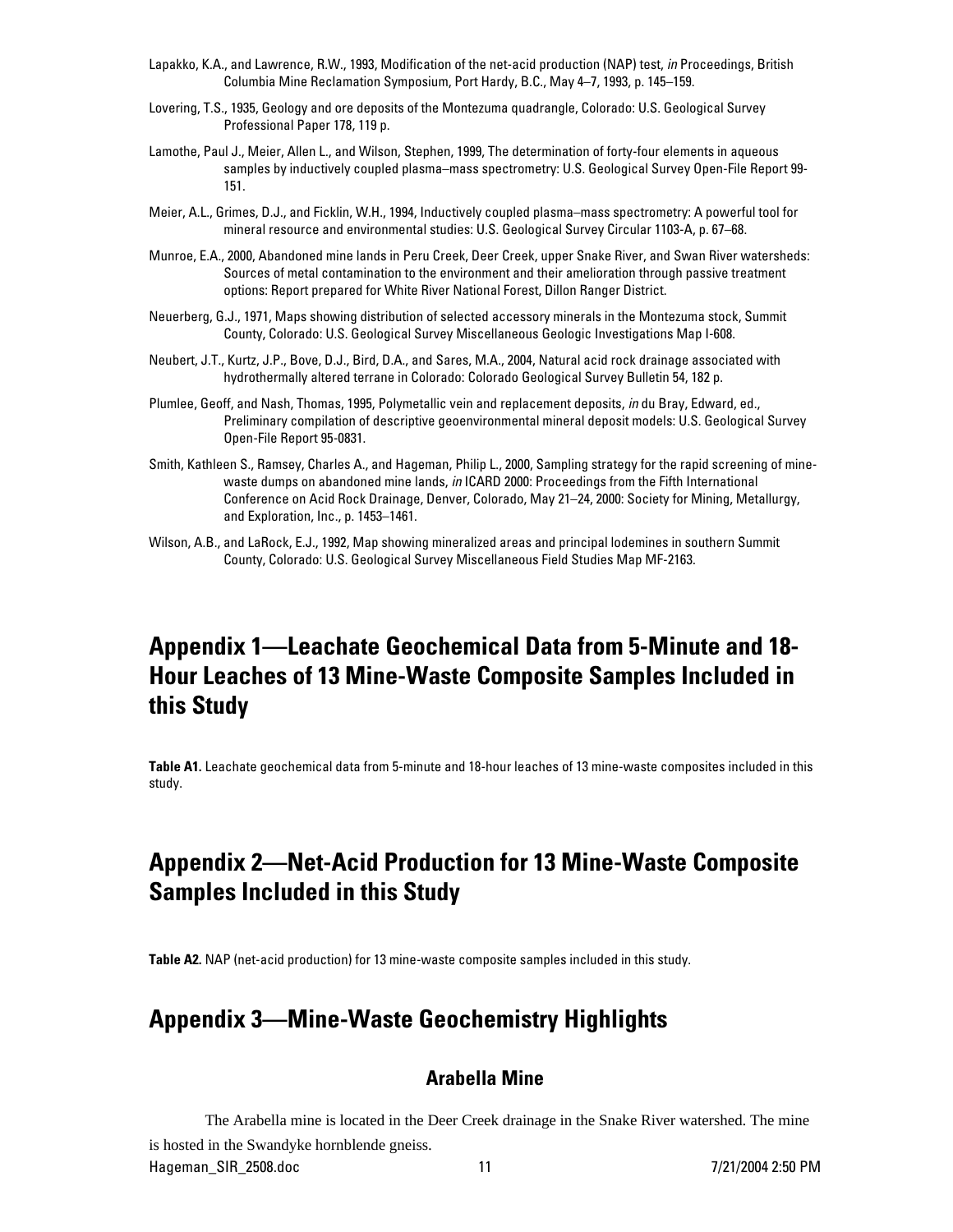4.0 kg CaCO<sub>s</sub>/ton

# pH Trend

There was a slight decrease in pH over time in the Arabella mine-waste leachate. pH dropped from 4.5 after 5 minutes to 4.4 after 18 hours. (–0.1 pH units). This indicates minor net-acid production in the leachate over time.

# Specific Conductance Trend

Leachate from the Arabella mine-waste had low specific conductance with measurements of 30 µS/cm after 5 minutes rising to 52 µS/cm after 18 hours.

### Sulfate

Arabella leachate sulfate concentration was low and rose over time from 0.08 mg/L after 5 minutes to 12 mg/L after 18 hours.

# Selected Major-Element Trends

The concentration of calcium in the Arabella leachate ranged from 0.9 mg/L in the 5-minute leach to 2.1 mg/L after 18 hours.

# Selected Trace-Metal Trends

Following are summaries of selected trace-element trends portrayed in the time study (5-minute

vs. 18-hour) of the Arabella mine-waste leachate.

*Aluminum (Al)*.—Arabella leachate aluminum concentration decreased slightly over time. The concentration ranged from 35  $\mu$ g/L in the 5-minute leachate and dropped to 22  $\mu$ g/L after 18 hours.

*Cadmium (Cd)*.—Slightly elevated concentrations of cadmium were found with concentrations of 0.96 µg/L after 5 minutes, rising to 2.3 µg/L after 18 hours.

*Copper (Cu).*—Arabella leachate copper concentrations increased from 57  $\mu$ g/L in the 5minute leachate to 120  $\mu$ g/L after 18 hours.

*Iron (Fe)*.—The Arabella leachate iron concentration was low and a drop in iron concentration was observed over time. Iron concentration dropped from 38 µg/L in the 5 minute leachate to <1  $\mu$ g/L after 18 hours.

*Mercury (Hg)*.—Mercury was not detected in the Arabella leachate.

*Manganese (Mn)*.—Manganese was found in the leachate from the Arabella mine-waste. The 5-minute concentration was 200  $\mu$ g/L and rose to 470  $\mu$ g/L after 18 hours.

*Nickel (Ni)*.—Minor concentrations of nickel were found in the leachate with slight increase in leachate concentration over time. 5-minute concentration was  $0.6 \mu g/L$ ; this value rose to 1.1 µg/L after 18 hours.

*Lead (Pb)*.—There were elevated lead concentrations in the Arabella leachate. Also, leachate lead concentration rose over time from 270 µg/L after 5 minutes to 870 µg/L after 18 hours. *Zinc (Zn)*.—Very high concentrations of zinc were found in the Arabella leachate, and zinc concentrations rose over time. The 5-minute concentration was  $230 \mu g/L$ ; this value rose to 510 µg/L after 18 hours.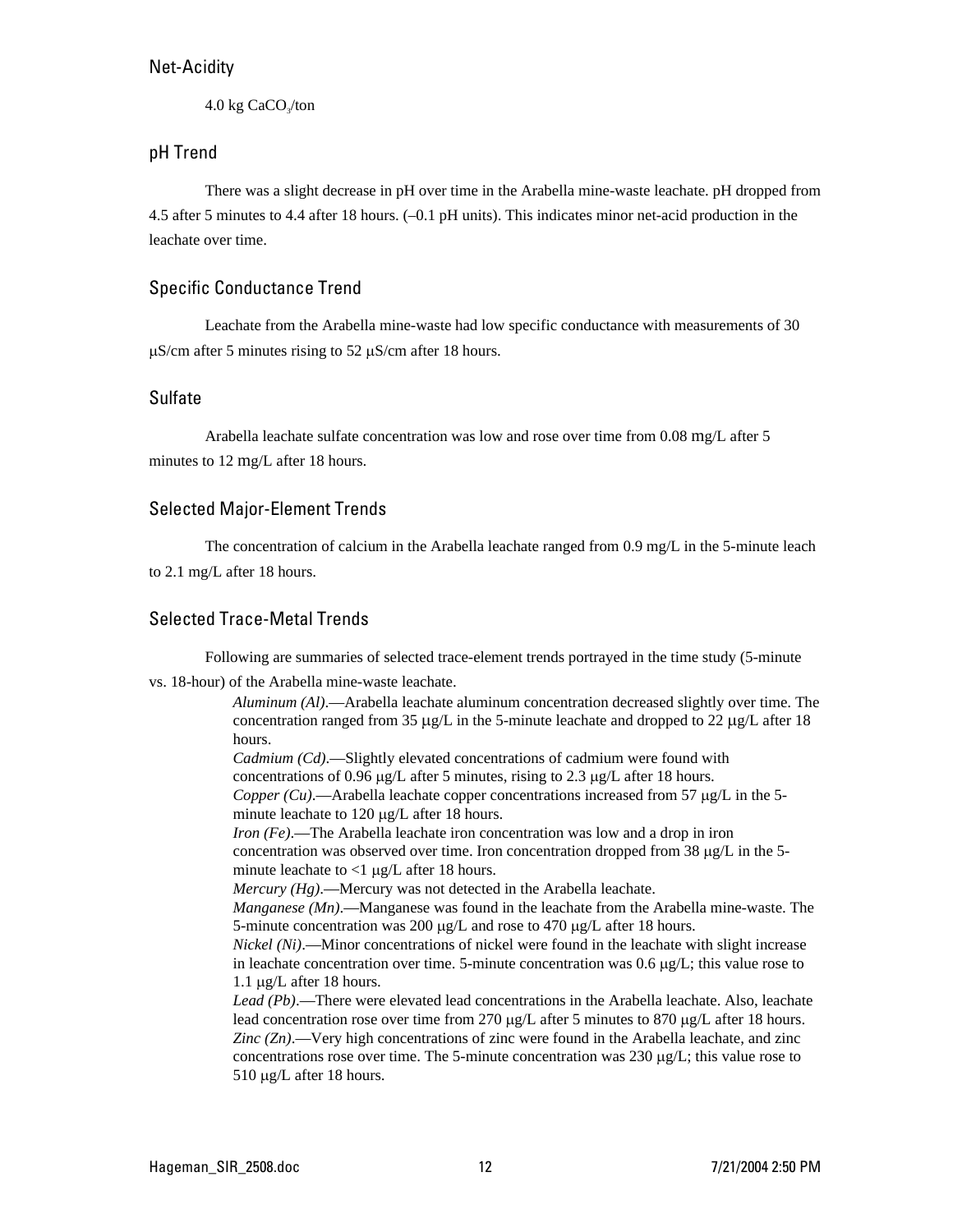# **Lower Radical Mine**

The Lower Radical mine is located in the Deer Creek drainage in the Snake River watershed. The mine is hosted in the Swandyke hornblende gneiss.

#### Net-Acidity

 $32$  kg CaCO<sub>2</sub>/ton.

### pH Trend

There was a slight decrease in pH over time in the Lower Radical mine-waste leachate. pH dropped from 4.8 after 5 minutes to 4.6 after 18 hours. (–0.2 pH units). This indicates slight net-acid production in the leachate over time.

#### Specific Conductance Trend

Leachate from the Lower Radical mine-waste had low specific conductance with measurements of 18 µS/cm after 5 minutes, rising to 45 µS/cm after 18 hours.

#### Sulfate

Lower Radical leachate sulfate concentrations were low and rose over time from 2.0 mg/L after 5 minutes to 11 mg/L after 18 hours.

### Selected Major-Element Trends

Lower Radical leachate had minor concentration of calcium, ranging from 0.4 mg/L in the 5 minute leach to 1.5 mg/L after 18 hours.

# Selected Trace-Metal Trends

Following are summaries of selected trace-element trends portrayed in the time study (5-minute vs. 18-hour) of the Lower Radical mine-waste leachate.

*Aluminum (Al)*.—Lower Radical leachate had low concentrations of aluminum, and the concentration remained almost constant over time. Concentration ranged from 23  $\mu$ g/L in the 5-minute leachate to 24 µg/L after 18 hours. *Cadmium (Cd)*.—Minor concentrations of cadmium were found. Values ranged from 0.58  $\mu$ g/L after 5 minutes, rising to 2.2  $\mu$ g/L after 18 hours. *Copper (Cu)*.—Lower Radical leachate copper concentrations were minor. Values were 7 µg/L in the 5-minute leachate and 16 µg/L after 18 hours. *Iron (Fe)*.—Lower Radical leachate iron concentrations were low and dropped over time from 5.2  $\mu$ g/L in the 5-minute leachate <1  $\mu$ g/L after 18 hours. *Manganese (Mn).*—Manganese was found in the leachate from the Lower Radical minewaste. The 5-minute concentration was 260 µg/L and rose to 930 after 18 hours. *Mercury (Hg)*.—Mercury was not detected in the Lower Radical leachate. *Nickel (Ni)*.—Minor concentrations of nickel were found in the leachate with a slight increase in leachate concentration over time. The 5-minute concentration was 1.1  $\mu$ g/L; this value rose to 2.6 µg/L after 18 hours. *Lead (Pb)*.—There was elevated lead in the leachate and concentration increased over time from 390 µg/L after 5 minutes to 2,600 µg/L after 18 hours.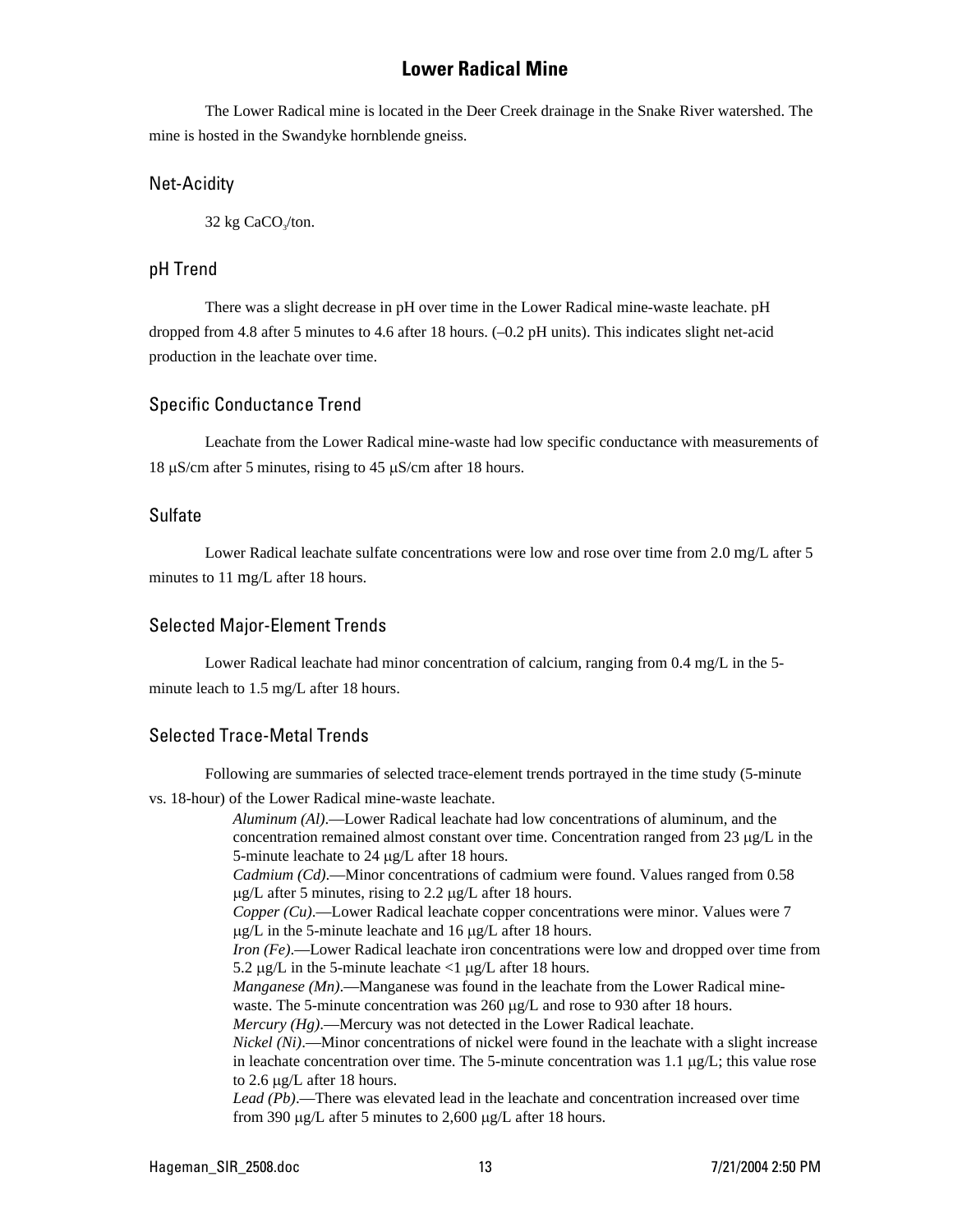*Zinc (Zn)*.—Zinc was found in the Lower Radical leachate, and zinc concentrations rose over time. 5-minute concentration was 93 µg/L; this value rose to 310 after 18 hours.

### **Lower Chatauqua Mine**

The Lower Chatauqua mine is located in the Deer Creek drainage in the Snake River watershed. The mine is hosted in the Swandyke hornblende gneiss and schist with galena in branching veins or breccias cemented by Manganese-rich ankerite and quartz.

#### Net-Acidity

 $3.0$  kg CaCO<sub> $3$ </sub>/ton.

#### pH Trend

There was an increase in pH over time in the Lower Chatauqua mine-waste leachate. pH rose from 5.0 after 5 minutes to 5.4 after 18 hours. (+0.4 pH units). This indicates net-acid neutralization of the leachate over time.

#### Specific Conductance Trend

Leachate from the Lower Chatauqua mine-waste had low specific conductance with measurements of 65 µS/cm after 5 minutes, rising to 147 µS/cm after 18 hours.

#### Sulfate

Sulfate concentrations were low and rose over time from 23 mg/L after 5 minutes to 57 mg/L after 18 hours.

#### Selected Major-Element Trends

Lower Chatauqua leachate had calcium that ranged from 5.3 mg/L in the 5-minute leach to 15 mg/L after 18 hours.

### Selected Trace-Metal Trends

Following are summaries of selected trace-element trends portrayed in the time study (5-minute

vs. 18-hour) of the Lower Chatauqua mine-waste leachates.

*Aluminum (Al)*.—Lower Chatauqua leachate had minor aluminum concentration. The aluminum concentration went down over time. Concentration ranged from 17  $\mu$ g/L in the 5minute leachate and decreased to 7.3 µg/L after 18 hours.

*Cadmium (Cd)*.—Minor concentration of cadmium was found with concentrations of 2.9 µg/L after 5 minutes, rising to 8.3 µg/L after 18 hours.

*Copper (Cu)*.—Minor leachate copper concentration was found, and concentration went down over time. Values ranged from 12  $\mu$ g/L in the 5-minute leachate to 5  $\mu$ g/L after 18 hours. *Iron (Fe)*.—Iron was not detected at instrument detection limits. Both 5-minute and 18-hour leachates had iron concentrations of <1 µg/L.

*Manganese (Mn)*.—Moderately high concentration of manganese was found in the leachate. The 5-minute concentration was  $1,700 \mu g/L$  and increased to  $4,500 \mu g/L$  after 18 hours. *Mercury (Hg)*.—Mercury was not detected in the Lower Chatauqua mine-waste leachate.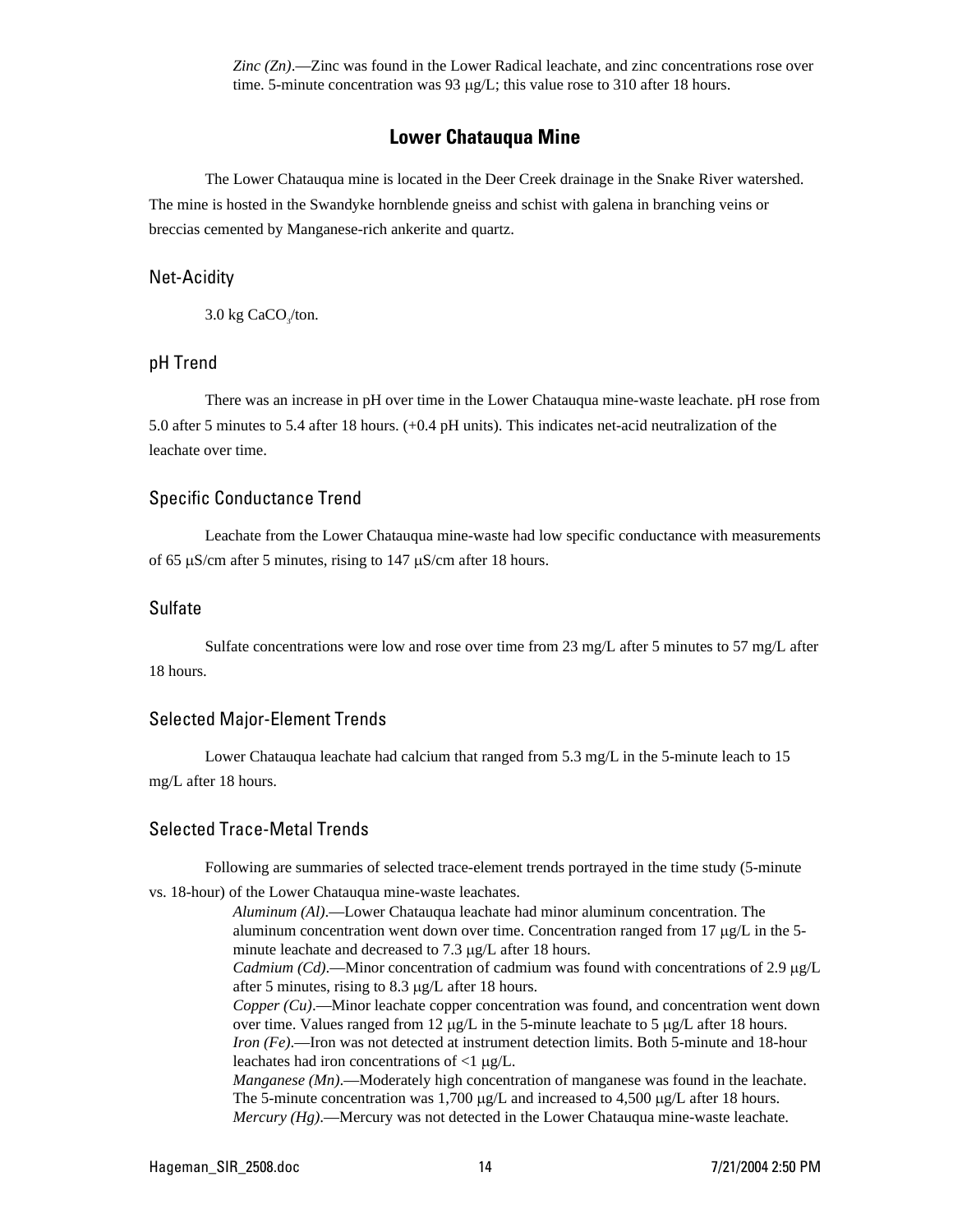*Nickel (Ni)*.—Minor concentration of nickel was found with an increase in leachate concentration over time. The 5-minute concentration was 5  $\mu$ g/L and rose to 9.6  $\mu$ g/L after 18 hours.

*Lead (Pb)*.—High leachate lead concentration was found and lead concentration rose over time from 2,600 µg/L after 5 minutes to 5,800 µg/L after 18 hours.

*Zinc (Zn)*.—Moderately elevated concentrations of zinc were found in the Lower Chatauqua leachate, and zinc concentrations rose over time. The 5-minute concentration was 460 µg/L; this value dropped to  $1,200 \mu g/L$  after 18 hours

# **General Teller Mine**

The General Teller mine is located in the Deer Creek drainage in the Snake River watershed. The mine is hosted in Swandyke hornblende gneiss with pegmatite intrusions.

#### Net-Acidity

 $0.5 \text{ kg CaCO}_{3}/\text{ton}.$ 

#### pH Trend

There was a slight increase in pH over time in the General Teller mine-waste leachate. pH rose from 5.5 after 5 minutes to 5.6 after 18 hours. (+0.1 pH units). This indicates net-acid neutralization of the leachate over time.

#### Specific Conductance Trend

Leachate from the General Teller mine-waste had low specific conductance with measurements of 3.7  $\mu$ S/cm after 5 minutes, rising to 8.8  $\mu$ S/cm after 18 hours.

### Sulfate

General Teller leachate sulfate concentration was low and decreased over time from 5 mg/L after 5 minutes to 3 mg/L after 18 hours.

#### Selected Major-Element Trends

General Teller leachate had very minor concentration of calcium that ranged from 0.15 mg/L in the 5-minute leach to 0.28 mg/L after 18 hours. Interestingly, sodium concentration dropped over time from 1.2 mg/L after 5 minutes to <0.1 mg/L after 18 hours.

#### Selected Trace-Metal Trends

Following are summaries of selected trace-element trends portrayed in the time study (5-minute vs. 18-hour) of the General Teller mine-waste leachate.

> *Aluminum (Al)*.—General Teller leachate had low concentrations of aluminum. Concentrations ranged from 146  $\mu$ g/L in the 5-minute leachate and rose to 195  $\mu$ g/L after 18 hours.

> *Cadmium (Cd).*—Low concentrations of cadmium were found with concentrations of <0.02  $\mu$ g/L after 5 minutes, rising to 0.91 $\mu$ g/L after 18 hours.

> *Copper (Cu)*.—General Teller leachate had low copper concentrations and ranged from 1.0 µg/L in the 5-minute leachate to 1.3 µg/L after 18 hours.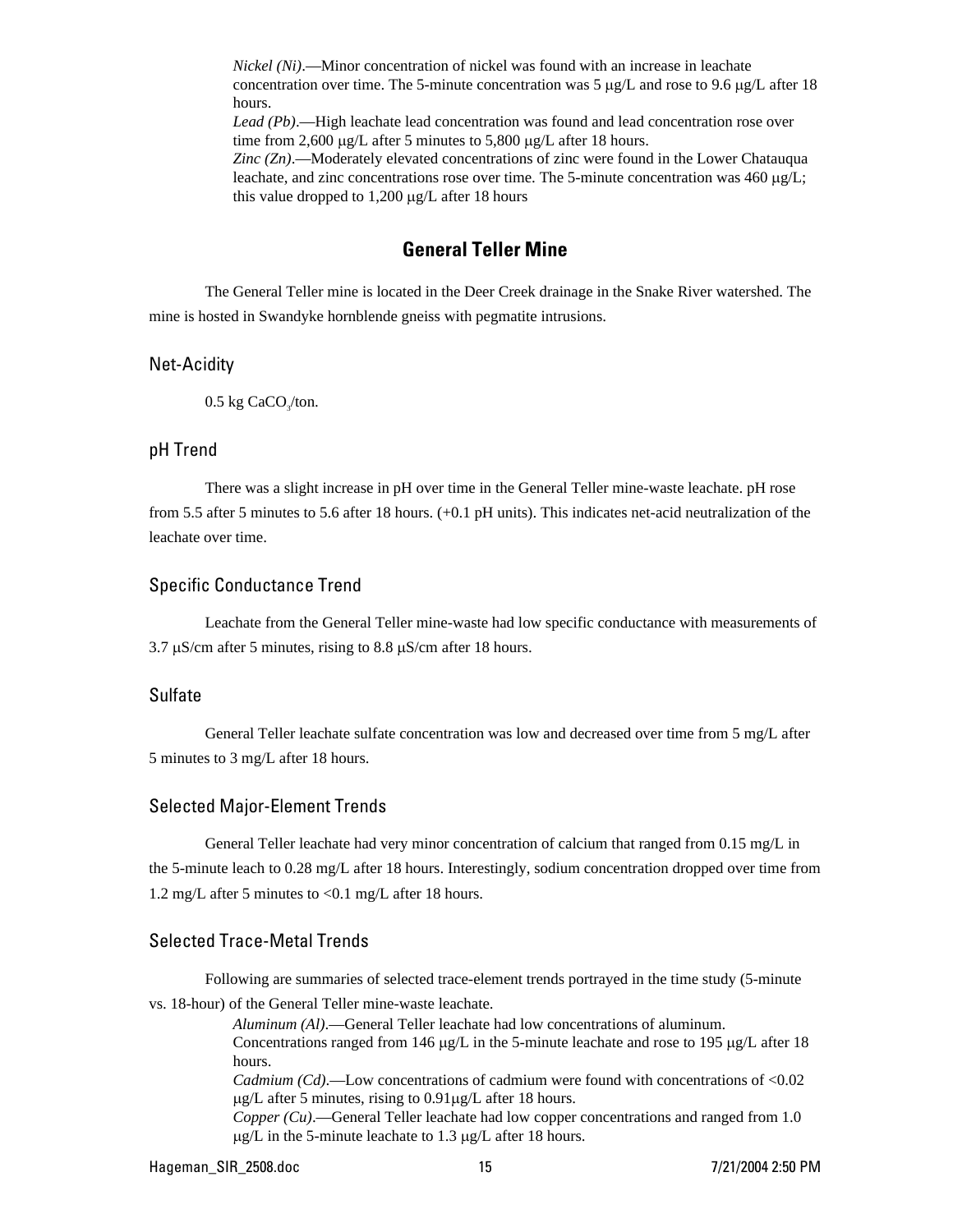*Iron (Fe)*.—General Teller leachate iron concentrations were low. Iron concentrations ranged from 67 µg/L in the 5-minute leachate and rose to 135 µg/L after 18 hours. *Manganese (Mn)*.—Low concentrations of manganese were found in leachate from the General Teller mine-waste. Manganese values ranged from 4.8 µg/L to 22.8 after 18 hours. *Mercury (Hg)*.—Mercury was not detected in the General Teller leachate. *Nickel (Ni)*.—Minor concentrations of nickel were found in the leachate with a very slight increase in leachate concentration over time. The 5-minute concentration was <0.4 µg/L, rising to 0.5 µg/L after 18 hours. Lead (Pb).—Leachate lead concentration was minor and rose over time from 3  $\mu$ g/L after 5 minutes to 12.6 µg/L after 18 hours.

*Zinc (Zn)*.—Minor concentrations of zinc were found in the General Teller leachate and the concentration rose over time. The 5-minute zinc concentration was  $5.4 \mu g/L$ ; this value rose to 29.8 µg/L after 18 hours.

# **Cashier Mine**

The Cashier mine is located in the very upper reach of the Snake River. The mine is hosted in Swandyke hornblende gneiss, with barite gangue, and no ankerite.

#### Net-Acidity

 $10.5 \text{ kg CaCO}_{3}/\text{ton}.$ 

#### pH Trend

There was an increase in pH over time in the Cashier mine-waste leachate. pH rose from 4.7 after 5 minutes to 5.0 after 18 hours. (+0.3 pH units). This indicates net-acid neutralization in the leachate over time.

#### Specific Conductance Trend

Leachate from the Cashier mine-waste had low specific conductance with measurements of 155  $\mu$ S/cm after 5 minutes, rising to 212  $\mu$ S/cm after 18 hours.

#### Sulfate

Cashier leachate sulfate concentration was low and went up over time from 60 mg/L after 5 minutes to 91 mg/L after 18 hours.

#### Selected Major-Element Trends

The leachate had minor concentration of calcium that ranged from 8.5 mg/L in the 5-minute leach to 14 mg/L after 18 hours.

#### Selected Trace-Metal Trends

Following are summaries of selected trace-element trends portrayed in the time study (5-minute vs. 18-hour) of the Cashier mine-waste leachate.

> *Aluminum (Al)*.—Cashier leachate had low concentrations of aluminum. Concentration ranged from 54 µg/L in the 5-minute leachate and decreased to 28 µg/L after 18 hours.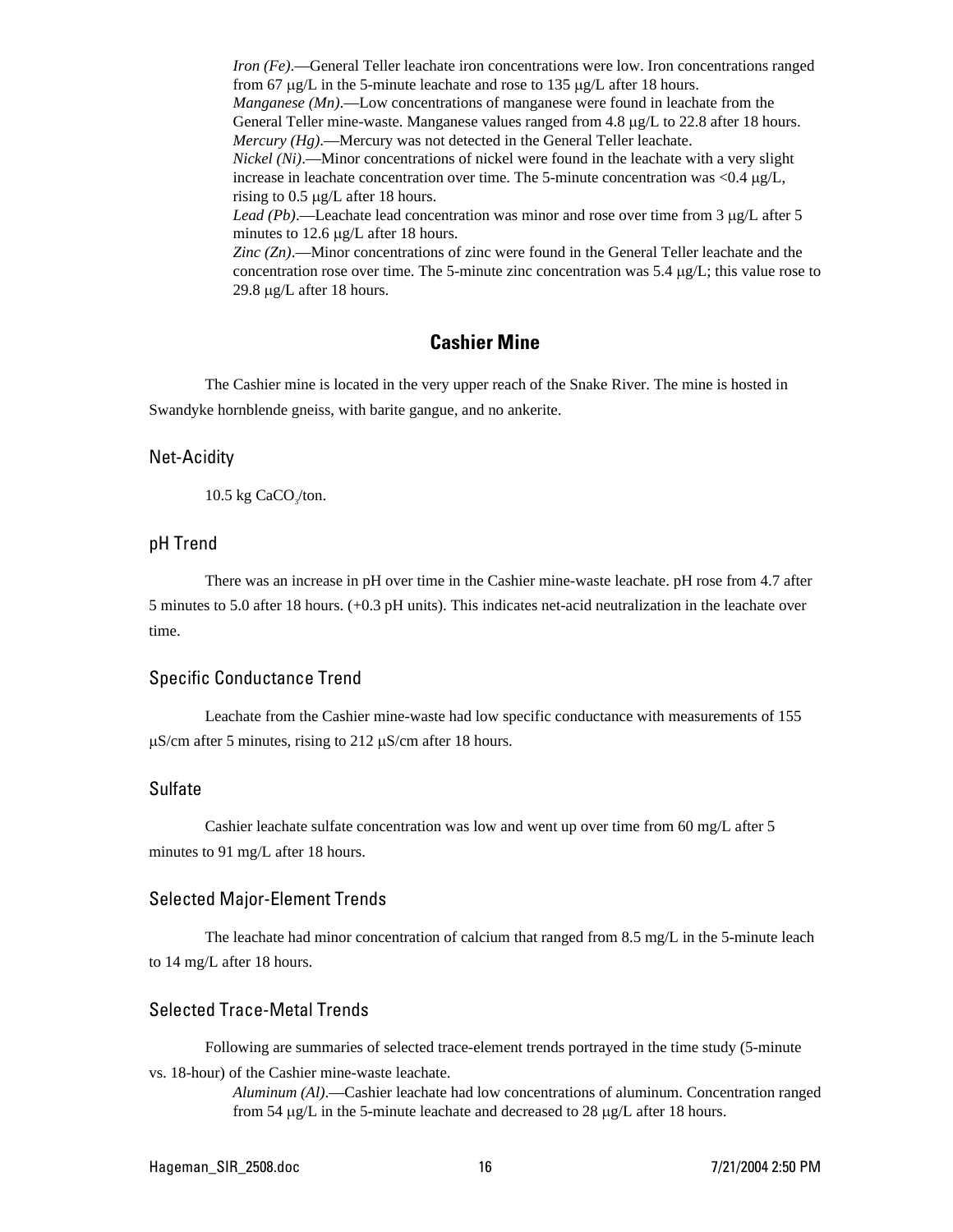*Cadmium (Cd)*.—Low concentrations of cadmium were found, with concentrations of 6.5 µg/L after 5 minutes, rising to 14 µg/L after 18 hours.

*Copper (Cu)*.—Copper concentration was moderately high and decreased over time from 740 µg/L in the 5-minute leachate to 640 µg/L after 18 hours.

*Iron (Fe)*.—No iron was found at instrument detection limits in the leachate from the Cashier mine-waste. Both the 5-minute and 18-hour leachate concentration were  $\langle 1 \mu g/L$ .

*Manganese (Mn)*.—Very high concentration of manganese was found. Manganese values ranged from 12,000 µg/L in the 5-minute leachate to 19,000 after 18 hours.

*Mercury (Hg)*.—Mercury was not detected in the Cashier leachate.

*Nickel (Ni)*.—Minor concentrations of nickel were found in the leachate with an increase in leachate concentration over time. The 5-minute concentration was 11  $\mu$ g/L, rising to 18  $\mu$ g/L after 18 hours.

*Lead (Pb)*.—Leachate lead concentration was elevated and did not change over time staying at 1,200 µg/L in both the 5-minute and 18-hour tests.

*Zinc (Zn)*.—High concentrations of zinc were found in the Cashier leachate and the concentration rose over time. The 5-minute zinc concentration was  $1,100 \mu g/L$ ; this value rose to 2,200 µg/L after 18 hours.

# **Togo Mine**

The Togo mine is located in the upper reach of the Snake River prior to confluence with Deer Creek. The mine is hosted in the Idaho Springs formation.

#### Net-Acidity

83 kg CaCO<sub>s</sub>/ton.

#### pH Trend

There was a slight decrease in pH over time in the Togo mine-waste leachate. pH went down from 3.0 after 5 minutes to 2.9 after 18 hours. (–0.1 pH units). This indicates net-acid production the leachate over time.

#### Specific Conductance Trend

Leachate from the Togo mine-waste had moderate conductance with measurements of 556  $\mu$ S/cm after 5 minutes, rising to 718 µS/cm after 18 hours.

#### Sulfate

Togo leachate sulfate concentration went up over time from 124 mg/L after 5 minutes to 139 mg/L after 18 hours.

#### Selected Major-Element Trends

Togo leachate had minor concentration of calcium that ranged from 0.9 mg/L in the 5-minute leach to 1.1 mg/L after 18 hours.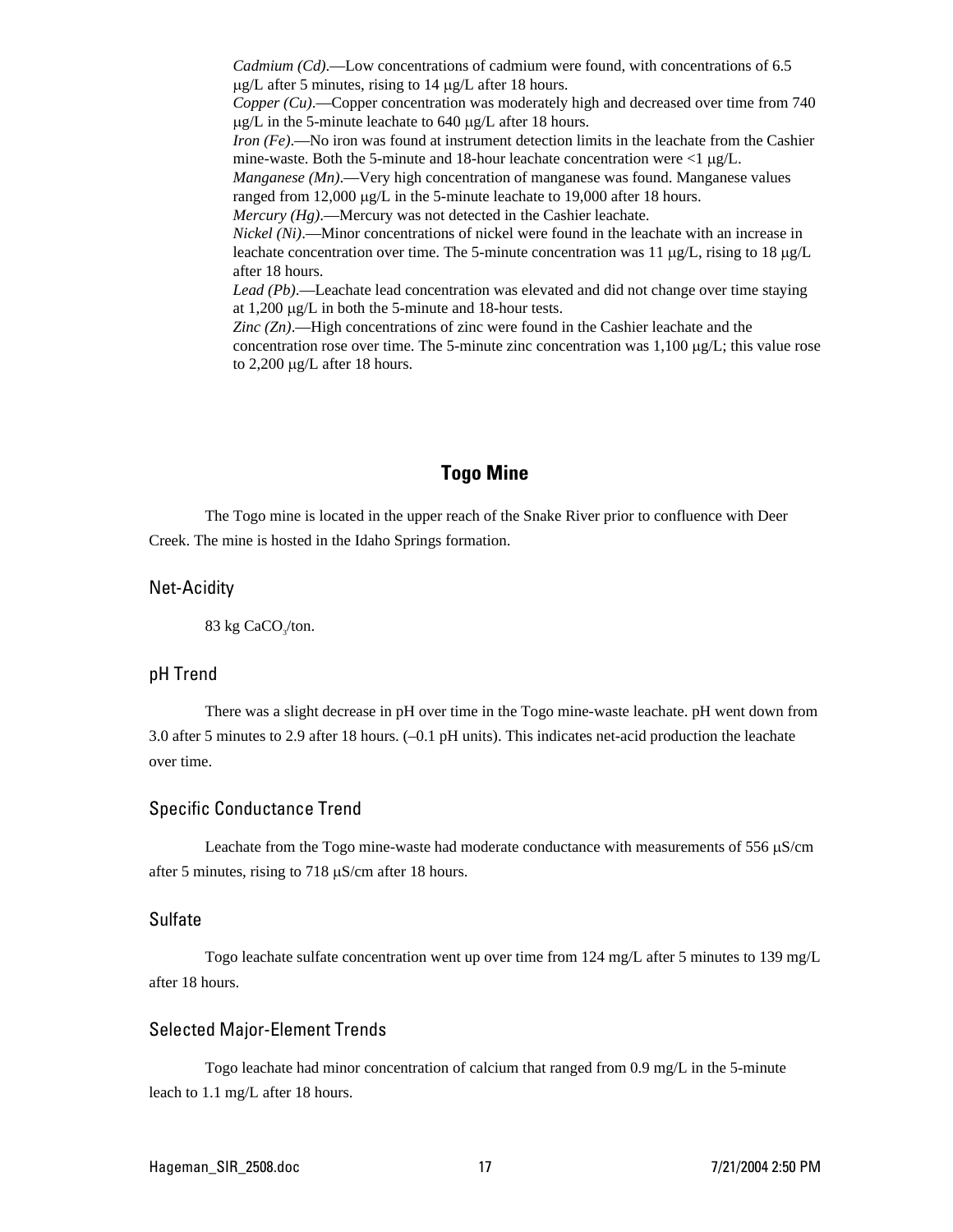### Selected Trace-Metal Trends

Following are summaries of selected trace-element trends portrayed in the time study (5-minute

vs. 18-hour) of the Togo mine-waste leachate.

*Aluminum (Al)*.—Togo leachate had high concentrations of aluminum. Concentration ranged from 5,890 µg/L in the 5-minute leachate and rose to 5,940 µg/L after 18 hours.

*Cadmium (Cd)*.—Low concentrations of cadmium were found with concentrations of 0.21 µg/L after 5 minutes, rising to 0.26µg/L after 18 hours.

*Copper (Cu)*.—Togo leachate copper concentrations ranged from 83.8 µg/L in the 5-minute leachate to 114 µg/L after 18 hours.

*Iron (Fe)*.—Togo leachate iron concentrations were the highest of all 13 sites studied. Iron concentration ranged from 22,100  $\mu$ g/L in the 5-minute leachate and rose to 22,600  $\mu$ g/L after 18 hours.

*Manganese (Mn)*.—Somewhat high concentrations of manganese were found in leachate from the Togo mine-waste. Manganese values ranged from 238 µg/L in the 5-minute leachate to 284 after 18 hours.

*Mercury (Hg).*—Mercury was not detected in the Togo leachate.

*Nickel (Ni)*.—Minor concentrations of nickel were found in the leachate with a minor increase in leachate concentration over time. The 5-minute concentration was 11.7  $\mu$ g/L, rising to 15.6 µg/L after 18 hours.

*Lead (Pb)*.—Leachate lead concentration was minor and decreased over time from 3 µg/L after 5 minutes to 1.2 µg/L after 18 hours.

*Zinc (Zn)*.—Moderate concentrations of zinc were found in the Togo leachate and the concentration rose over time. The 5-minute zinc concentration was  $99.7 \mu g/L$ ; this value rose to 112 µg/L after 18 hours.

### **Burke Mine**

The Burke mine is located in the Snake River watershed below the confluence with Deer Creek. The mine is hosted in the Swandyke hornblende gneiss.

#### Net-Acidity

```
5.0 \text{ kg CaCO}_{3}/\text{ton}.
```
#### pH Trend

There was a slight increase in pH over time in the Burke mine-waste leachate. pH rose from 5.0 after 5 minutes to 5.1 after 18 hours. (+0.1 pH units). This indicates net-acid production in the leachate over time.

#### Specific Conductance Trend

The Burke leachate had the second lowest conductance of the 13 sites studied, with measurements of 9.38 µS/cm after 5 minutes, rising to 13.3 µS/cm after 18 hours.

#### Sulfate

The sulfate concentration was very low with concentrations of 4 mg/L after 5 minutes and 5 mg/L after 18 hours.

#### Hageman\_SIR\_2508.doc 18 7/21/2004 2:50 PM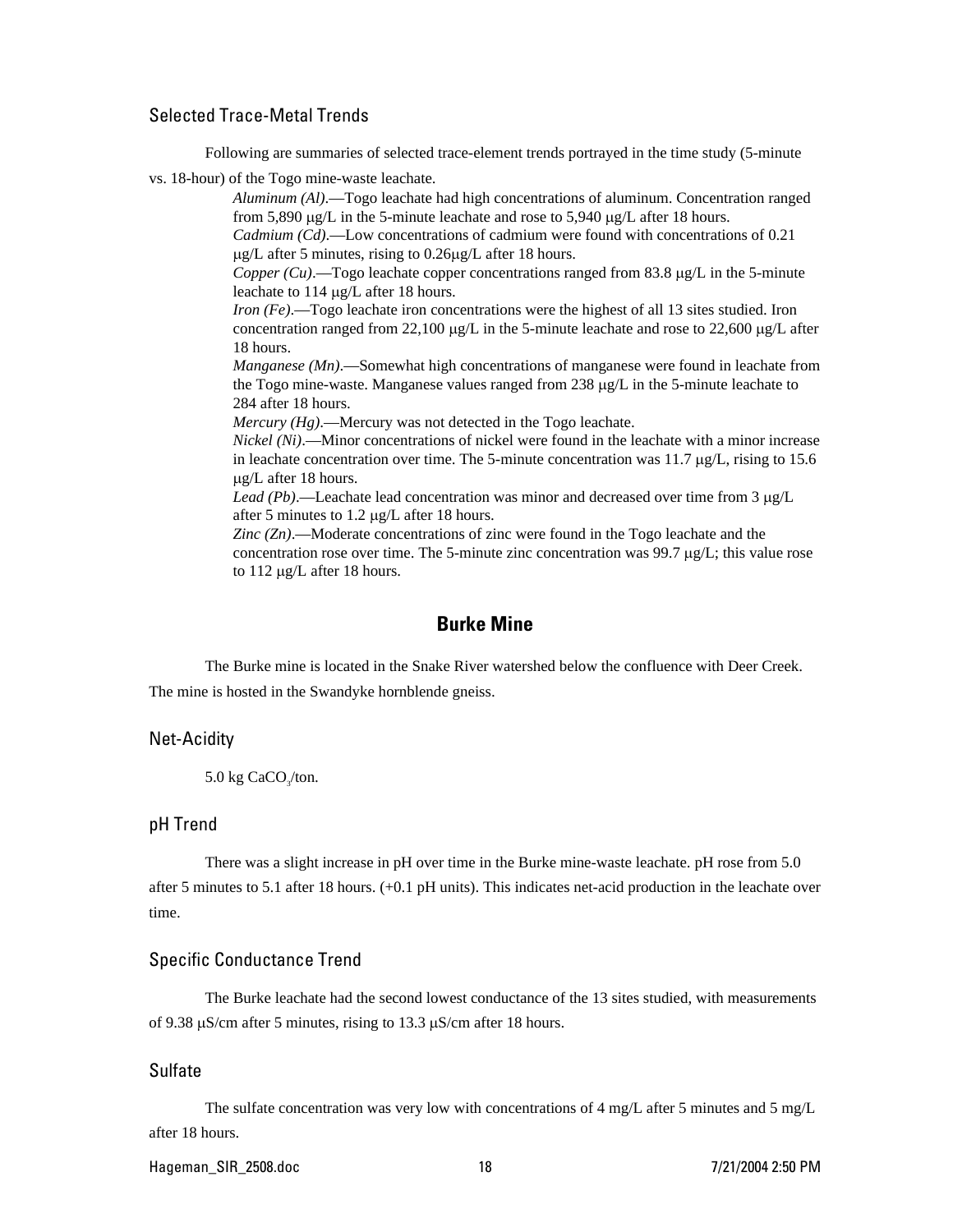#### Selected Major-Element Trends

Burke leachate had very low calcium concentration that ranged from <0.2 mg/L in the 5-minute leach to 0.4 mg/L after 18 hours.

### Selected Trace-Metal Trends

Following are summaries of selected trace-element trends portrayed in the time study (5-minute

vs. 18-hour) of the Burke mine-waste leachate.

*Aluminum (Al)*.—This leachate had aluminum concentration that ranged from 19.5 µg/L in the 5-minute leachate and increased to 182 µg/L after 18 hours. *Cadmium (Cd)*.—Minor concentration of cadmium was found in the Burke mine-waste leachate with values of  $\langle 0.02 \mu g/L \rangle$  after 5 minutes, rising to 0.38  $\mu g/L$  after 18 hours. *Copper (Cu)*.—Minor leachate copper concentration was found and the concentration rose over time. Values ranged from 0.97  $\mu$ g/L in the 5-minute leachate to 1.6  $\mu$ g/L after 18 hours. *Iron (Fe)*.—Iron was found in moderate concentration in leachate from the Burke mine-waste. Leachate concentration increased over time from 96  $\mu$ g/L in the 5-minute leachate to 563 $\mu$ g/L after 18 hours. *Manganese (Mn)*.—Low concentration of manganese was found in the leachate. 5-minute leachate concentration was 1.5 µg/L and increased to 6.3 µg/L after 18 hours. *Mercury (Hg).*—Mercury was not detected in the Burke leachate. *Nickel (Ni)*.—Very minor concentration of nickel was found. The 5-minute leachate concentration was <0.4  $\mu$ g/L, increasing to 0.5  $\mu$ g/L after 18 hours. *Lead (Pb)*.—Low leachate lead concentration was found and concentration increased over time from 1.5 µg/L after 5 minutes to 15.4 µg/L after 18 hours. *Zinc (Zn)*.—Minor concentration of zinc was found in the Burke leachate, and zinc concentration increased over time. The 5-minute leachate concentration was  $11.3 \mu g/L$ ; this value rose slightly to 12.6 µg/L after 18 hours.

# **Jack Pine Mine**

The Jack Pine mine is located in Stevens Gulch in the Clear Creek watershed. The mine is hosted in the Idaho Springs Formation.

#### Net-Acidity

17.5 kg  $CaCO<sub>3</sub>/ton$ .

#### pH Trend

There was a slight decrease in pH over time in the Jack Pine mine-waste leachate. pH dropped from 5.1 after 5 minutes to 5.0 after 18 hours. (–0.1 pH units). This indicates net-acid production in the leachate over time.

#### Specific Conductance Trend

Jack Pine leachate had low specific conductance with measurements of 163 µS/cm after 5 minutes, rising to 261 µS/cm after 18 hours.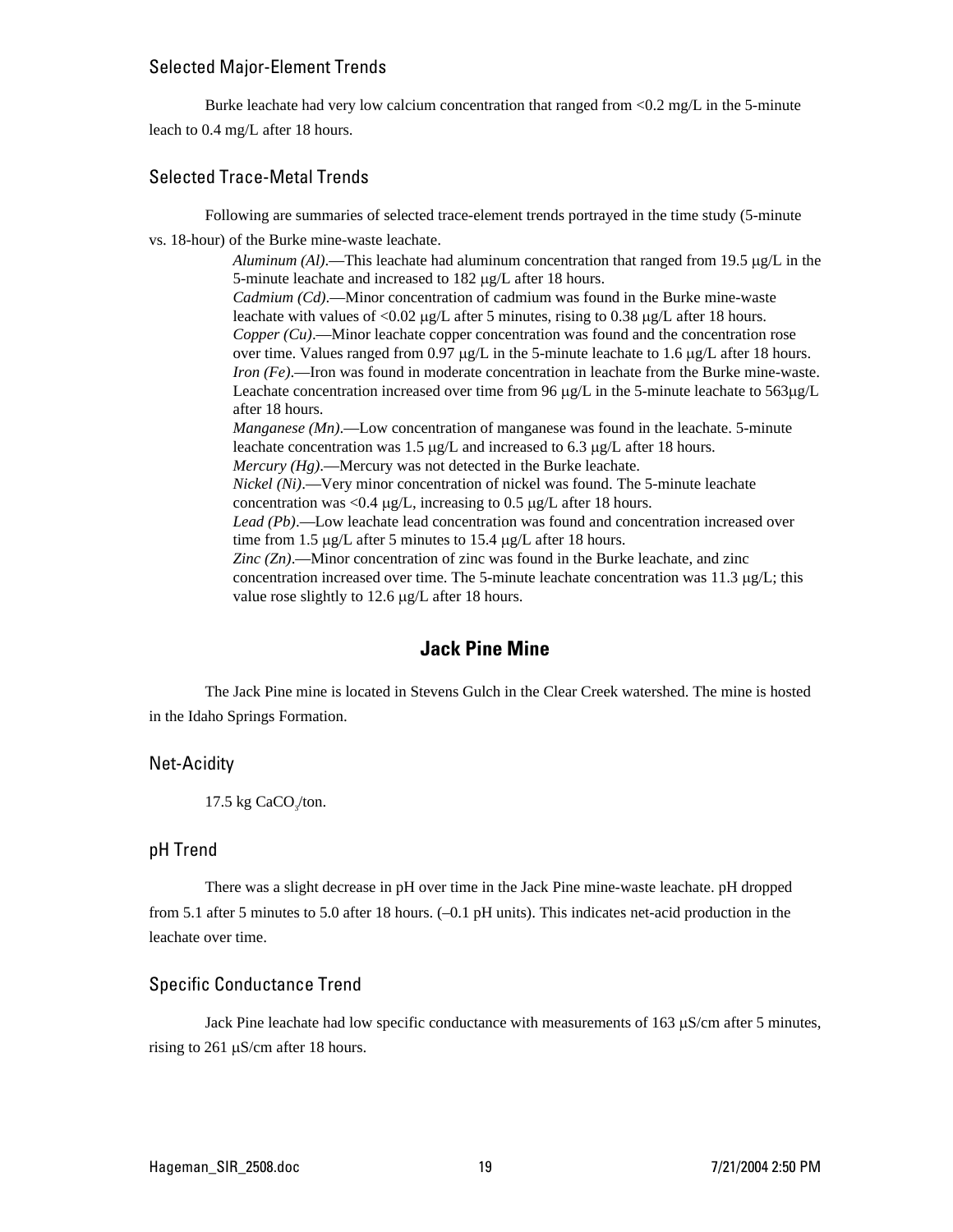#### Sulfate

Sulfate concentration was low with concentrations of 68 mg/L after 5 minutes and 106 mg/L after 18 hours.

#### Selected Major-Element Trends

Jack Pine leachate had moderately low calcium concentration that ranged from 10.4 mg/L in the 5 minute leach to 14.6. mg/L after 18 hours.

#### Selected Trace-Metal Trends

Following are summaries of selected trace-element trends portrayed in the time study (5-minute

vs. 18-hour) of the Jack Pine mine-waste leachate.

*Aluminum (Al)*.—No aluminum was found in the leachate. Both the 5-minute and 18-hour values were  $\langle 2 \mu g / L$ .

*Cadmium (Cd)*.—Elevated concentration of cadmium was found in the leachate with values of 160 µg/L after 5 minutes, increasing to 313 µg/L after 18 hours.

*Copper (Cu)*.—Moderate leachate copper concentration was found and the concentration decreased slightly over time. Values ranged from 20.6 µg/L in the 5-minute leachate to 15.2 µg/L after 18 hours.

*Iron (Fe)*.—No iron was found in the Jack Pine leachate at the ICP-MS detection limit. Both the 5-minute and 18-hour leachates were <50 µg/L.

*Manganese (Mn)*.—Elevated manganese was found in the Jack Pine leachate. The 5-minute concentration was 2,280 µg/L, increasing to 3,560 µg/L after 18 hours.

*Mercury (Hg)*.—Mercury was not detected in the Jack Pine leachate.

*Nickel (Ni)*.—Nickel was found in the leachate with a 5-minute concentration of 2.4  $\mu$ g/L, increasing to 4.7 µg/L after 18 hours.

*Lead (Pb)*.—High leachate concentration of leachate lead was found, and lead concentration increased over time from 1,860 µg/L after 5 minutes to 2,000 µg/L after 18 hours.

*Zinc (Zn)*.—Very high concentration of zinc was found in the Jack Pine leachate, and zinc concentration increased over time. The 5-minute concentration was 19,000  $\mu$ g/L; this value increased to  $37,700 \mu g/L$  after 18 hours. This is one of the highest concentrations of zinc found in the 13 mine-waste sites included in this study. .

# **Superior Mine**

The Superior mine is located in the Snake River drainage just below the confluence with Deer Creek. The mine is hosted in the Swandyke hornblende gneiss.

#### Net-Acidity

 $5.0$  kg CaCO<sub> $<sub>2</sub>$ /ton.</sub></sub>

#### pH Trend

There was an increase in pH over time in the Superior mine-waste leachate. pH rose from 5.0 after 5 minutes to 5.4 after 18 hours. (+0.4 pH units). This indicates net-acid neutralization of the leachate over time.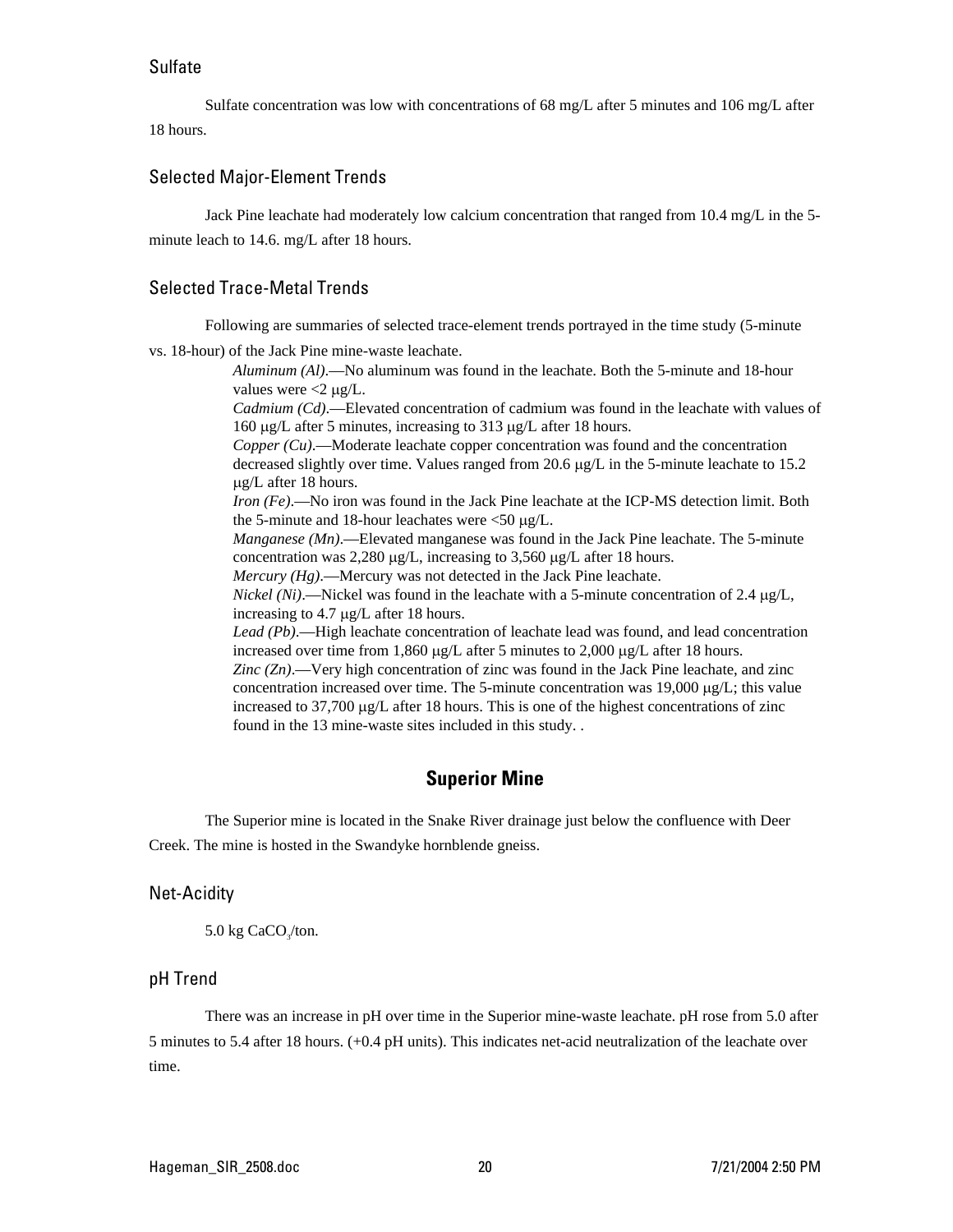#### Specific Conductance Trend

Superior leachate had low specific conductance with measurements of 33.9 µS/cm after 5 minutes, rising to  $61.8 \mu S/cm$  after 18 hours.

#### Sulfate

Sulfate concentration was low in the leachate with concentrations of 13 mg/L after 5 minutes and 21 mg/L after 18 hours.

#### Selected Major-Element Trends

Superior leachate had low calcium concentration that ranged from 2.02 mg/L in the 5-minute leach to 4.31 mg/L after 18 hours.

### Selected Trace-Metal Trends

Following are summaries of selected trace-element trends portrayed in the time study (5-minute

vs. 18-hour) of the Superior mine-waste leachate.

*Aluminum (Al)*.—This leachate had aluminum concentration that ranged from 18 µg/L in the 5-minute leachate and decreased to 8.4 µg/L after 18 hours.

*Cadmium (Cd)*.—Minor concentration of cadmium was found in the Superior mine-waste leachate with values of 0.7  $\mu$ g/L after 5 minutes, rising to 1.69  $\mu$ g/L after 18 hours.

*Copper (Cu)*.—Minor leachate copper concentration was found and the concentration decreased slightly over time. Values ranged from 0.24 µg/L in the 5-minute leachate to 0.22 µg/L after 18 hours.

*Iron (Fe)*.—Iron was found in low concentration in the leachate, and concentration decreased over time from 3.3 µg/L in the 5-minute to 1.7 µg/L after 18 hours.

*Manganese (Mn)*.—Moderate concentration of manganese was found in the Superior leachate. The 5-minute concentration was 520 µg/L and increased to 1,380 µg/L after 18 hours. *Mercury (Hg)*.—Mercury was not detected in the Superior leachate.

*Nickel (Ni)*.—Nickel was found in the leachate, with a 5-minute concentration of 1.8  $\mu$ g/L, increasing to 4.2 µg/L after 18 hours.

*Lead (Pb)*.—Low leachate lead concentration was found and concentration decreased over time from 1.6 µg/L after 5 minutes to 1.0 µg/L after 18 hours.

*Zinc (Zn)*.—Moderate concentration of zinc was found in the Superior leachate, and zinc concentration increased over time. The 5-minute concentration was  $180 \mu g/L$ , increasing to 387 µg/L after 18 hours.

# **Wild Irishman Mine**

The Wild Irishman mine is located in the Upper Saints John Creek drainage basin. Saints John Creek flows into the Snake River below the confluence of Deer Creek and the Snake River. Host rock for this mine is Swandyke hornblende gneiss and ore on dump from lower adit indicates veins consisted largely of "manganosiderite" with moderate amounts of galena. On dump above lower adit, manganosiderite is rare and quartz is the dominant gangue mineral. The mine is hosted in the Swandyke hornblende gneiss.

#### Net-Acidity

 $6.5$  kg CaCO $/$ ton.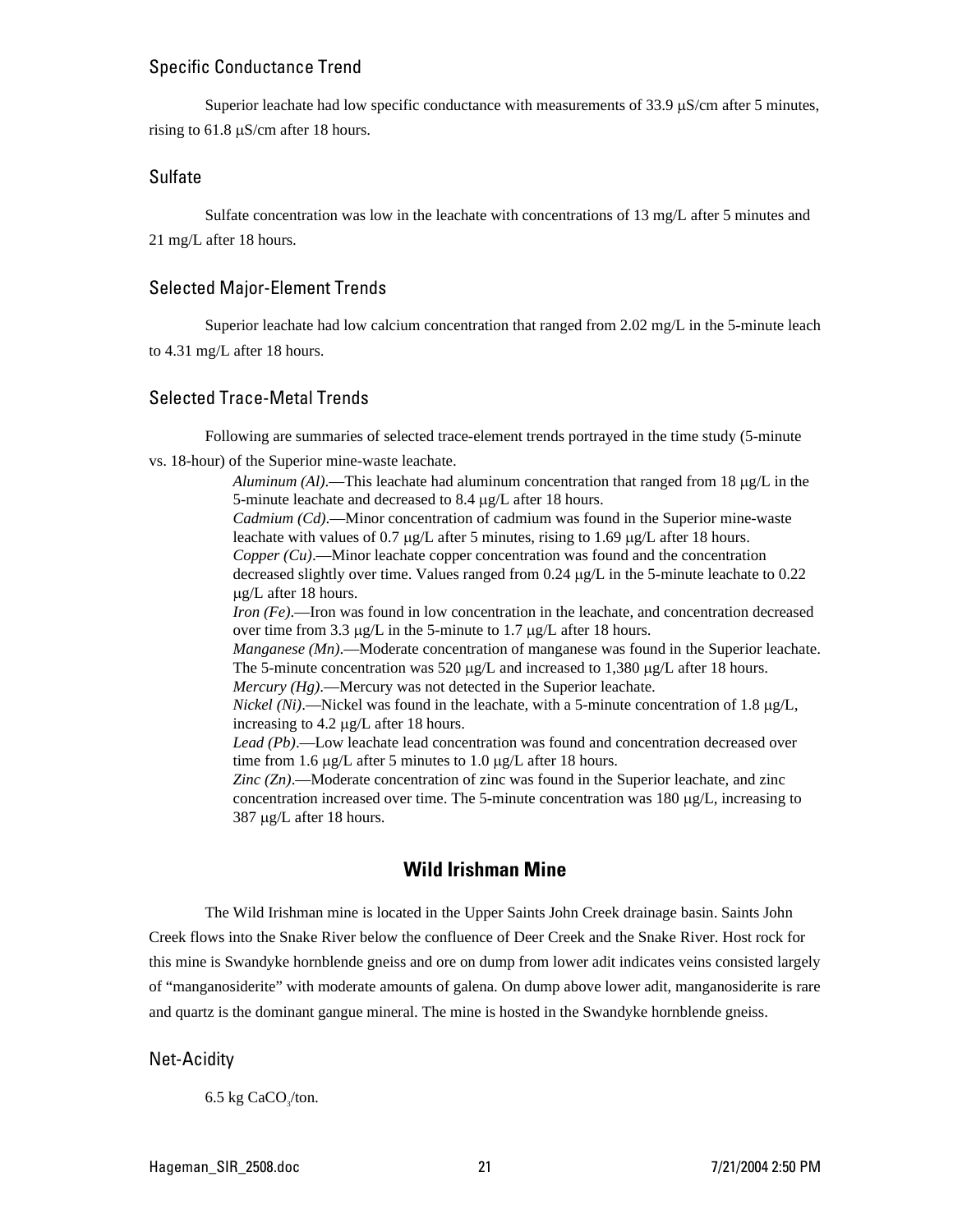#### pH Trend

There was a significant increase in pH over time in the Wild Irishman mine-waste leachate. pH rose from pH 5.5 after 5 minutes to pH 6.6 after 18 hours. (+1.1 pH units). This indicates net-acid neutralization in the leachate over time.

# Specific Conductance Trend

The leachate had low specific conductance with measurements of 33.5 µS/cm after 5 minutes, rising to 113 µS/cm after 18 hours.

#### Sulfate

The sulfate concentration was low with concentrations of 13 mg/L after 5 minutes and 30 mg/L after 18 hours.

#### Selected Major-Element Trends

Wild Irishman leachate had low calcium concentration that ranged from 2.8 mg/L in the 5-minute leach to 12.4 mg/L after 18 hours.

# Selected Trace-Metal Trends

Following are summaries of selected trace-element trends portrayed in the time study (5-minute

vs. 18-hour) of the Wild Irishman mine-waste leachate.

*Aluminum (Al)*.—This leachate had aluminum concentration that ranged from 20.1 µg/L in the 5-minute leachate and decreased to 2.6 µg/L after 18 hours. There was a net aluminum loss in the leachate over time.

*Cadmium (Cd)*.—Minor concentration of cadmium was found in the leachate with values of 0.16 µg/L after 5 minutes, increasing to 0.43 µg/L after 18 hours.

*Copper (Cu)*.—Minor leachate copper concentration was found and the concentration increased slightly over time. Values ranged from  $0.50 \mu g/L$  in the 5-minute leachate to  $0.55$ µg/L after 18 hours.

*Iron (Fe)*.—No iron was found in the Wild Irishman leachate at the ICP-MS detection limit. Both the 5-minute and 18-hour leachates were  $\langle 50 \mu g/L$ .

*Manganese (Mn).*—Moderate concentration of manganese was found in the leachate. The 5minute concentration was 281 µg/L and increased to 661 µg/L after 18 hours.

*Mercury (Hg)*.—Mercury was not detected in the Wild Irishman leachate.

*Nickel (Ni)*.—Nickel was found in the leachate with a 5-minute concentration of 0.60 µg/L, increasing to 1.0 µg/L after 18 hours.

*Lead (Pb)*.—Low concentration of lead was found and lead concentration decreased over time from 2.6 µg/L after 5 minutes to 1.3 µg/L after 18 hours.

*Zinc (Zn)*.—Moderate concentration of zinc was found in the Wild Irishman leachate, and the zinc concentration increased over time. 5-minute concentration was  $6.0 \mu g/L$ , increasing to 43.8 µg/L after 18 hours.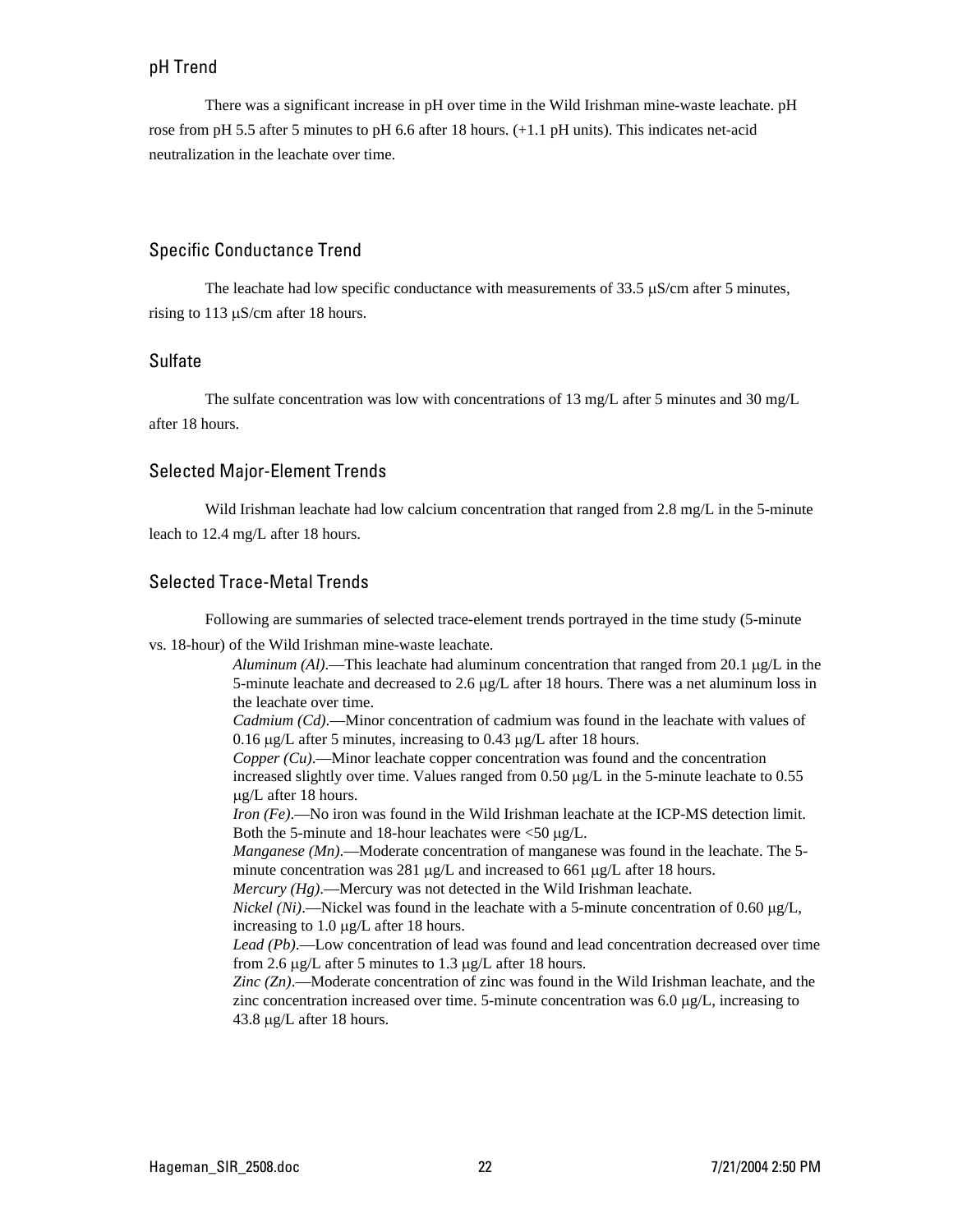# **Grizzly Mine**

The Grizzly mine is located in Grizzly Gulch in the Clear Creek watershed. The mine is hosted in the Idaho Springs formation.

#### Net-Acidity

 $1.3 \text{ kg CaCO}_{3}/\text{ton}.$ 

#### pH Trend

There was no change in pH over time in the Grizzly mine-waste leachate. pH stayed at 6.9 in both the 5-minute and 18-hour leachates. The leachate was neither net-acid producing nor net-acid consuming.

#### Specific Conductance Trend

Grizzly leachate had low specific conductance with measurements of 25  $\mu$ S/cm after 5 minutes, increasing to 70 µS/cm after 18 hours.

#### Sulfate

Sulfate concentration was very low with concentrations of 5 mg/L after 5 minutes and 8 mg/L after 18 hours.

#### Selected Major-Element Trends

This leachate had low calcium concentration that ranged from 1.8 mg/L in the 5-minute leach to 6.9 mg/L after 18 hours.

#### Selected Trace-Metal Trends

Following are summaries of selected trace-element trends portrayed in the time study (5-minute

vs. 18-hour) of the Grizzly mine-waste leachate.

*Aluminum (Al)*.—This leachate had moderate aluminum concentration that ranged from 57.1  $\mu$ g/L in the 5-minute leachate and increased to 364  $\mu$ g/L after 18 hours. *Cadmium (Cd)*.—Minor concentration of cadmium was found in the Grizzly mine-waste leachate with values of  $\langle 0.02 \mu g/L \rangle$  after 5 minutes, and  $0.03 \mu g/L$  after 18 hours. *Copper (Cu).*—Minor leachate copper concentration was found. Values ranged from 2.0  $\mu g/L$ in the 5-minute leachate to 2.2 µg/L after 18 hours. *Iron (Fe)*.—Iron was found in low concentration in the leachate, and concentration increased over time from <50 µg/L in the 5-minute to 129 µg/L after 18 hours. *Manganese (Mn).*—Minor concentration of manganese was found in the Grizzly leachate. The 5-minute concentration was 2.7 µg/L and increased to 7.4 µg/L after 18 hours. *Mercury (Hg)*.—Mercury was not detected in the Grizzly leachate. *Nickel (Ni)*.—Nickel was found in low concentration in the leachate with a 5-minute concentration of <0.4  $\mu$ g/L that increased to 0.8  $\mu$ g/L after 18 hours. *Lead (Pb)*.—Low concentration of leachate lead was found and concentration increased over time from 4.8 µg/L after 5 minutes to 11.1 µg/L after 18 hours. *Zinc (Zn)*.—Minor concentration of zinc was found in the Grizzly leachate, and zinc concentrations increased slightly over time. The 5-minute concentration was 5.7 µg/L; this value increased to 9.9 µg/L after 18 hours.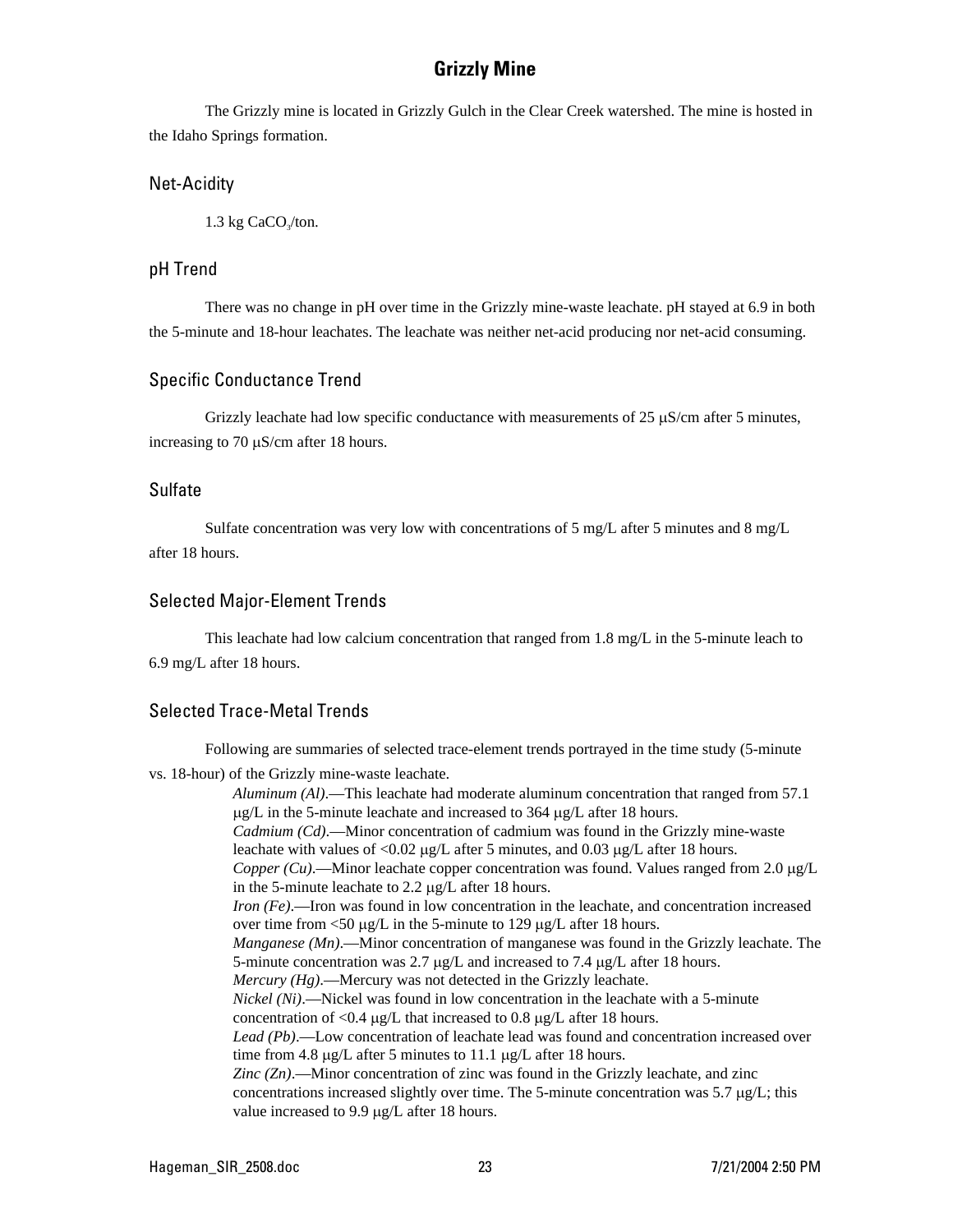#### **Waldorf Mine**

The Waldorf mine is located in the very upper reach of Leavenworth Creek in the Clear Creek watershed. The mine is hosted in Idaho Springs schist and rhyolitic intrusive rocks, although Silver Plume granite is present near the adit and is exposed within the tunnel as well. Lovering (1938) reports that the walls of the tunnel were coated with a copper "lime" during his visit

#### Net-Acidity

 $24.0 \text{ kg CaCO}_{3}/\text{ton}.$ 

#### pH Trend

An increase in pH occurred in leachate from the Waldorf mine-waste composite that showed a rise in pH from 3.1 after 5 minutes to 3.3 after 18 hours. (+0.2 pH units). This indicates some neutralization of the leachate over time.

#### Specific Conductance Trend

Leachate from the Waldorf mine-waste had high specific conductance with measurements of 1,040 µS/cm after 5 minutes, rising to 1,092 µS/cm after 18 hours.

# Sulfate

Waldorf leachate sulfate concentration increased over time from 443 mg/L after 5 minutes to 504 mg/L after 18 hours.

#### Selected Major-Element Trends

Waldorf leachate had the second highest leachate concentration of calcium that ranged from 82 mg/L in the 5-minute leachate to 120 mg/L after 18 hours.

### Selected Trace-Metal Trends

Following are summaries of selected trace-element trends portrayed in the time study (5-minute vs. 18-hour) of the Waldorf mine-waste leachate.

> *Aluminum (Al)*.—Waldorf leachate had the highest aluminum concentration of the 13 dumps included in this study. Aluminum concentration decreased slightly over time. Concentration was 8,230 µg/L in the 5-minute leachate and decreased to 8,010 µg/L after 18 hours. *Cadmium (Cd)*.—Elevated concentrations of cadmium were found with concentrations of 122  $\mu$ g/L after 5 minutes, rising to 140  $\mu$ g/L after 18 hours. *Copper (Cu)*.—Waldorf leachate copper concentration was second highest of all the leachates studied. Only leachate from the Santiago mine-waste had higher copper concentrations. Waldorf leachate copper ranged from 4,400 in the 5-minute leachate to 4,410 µg/L after 18 hours.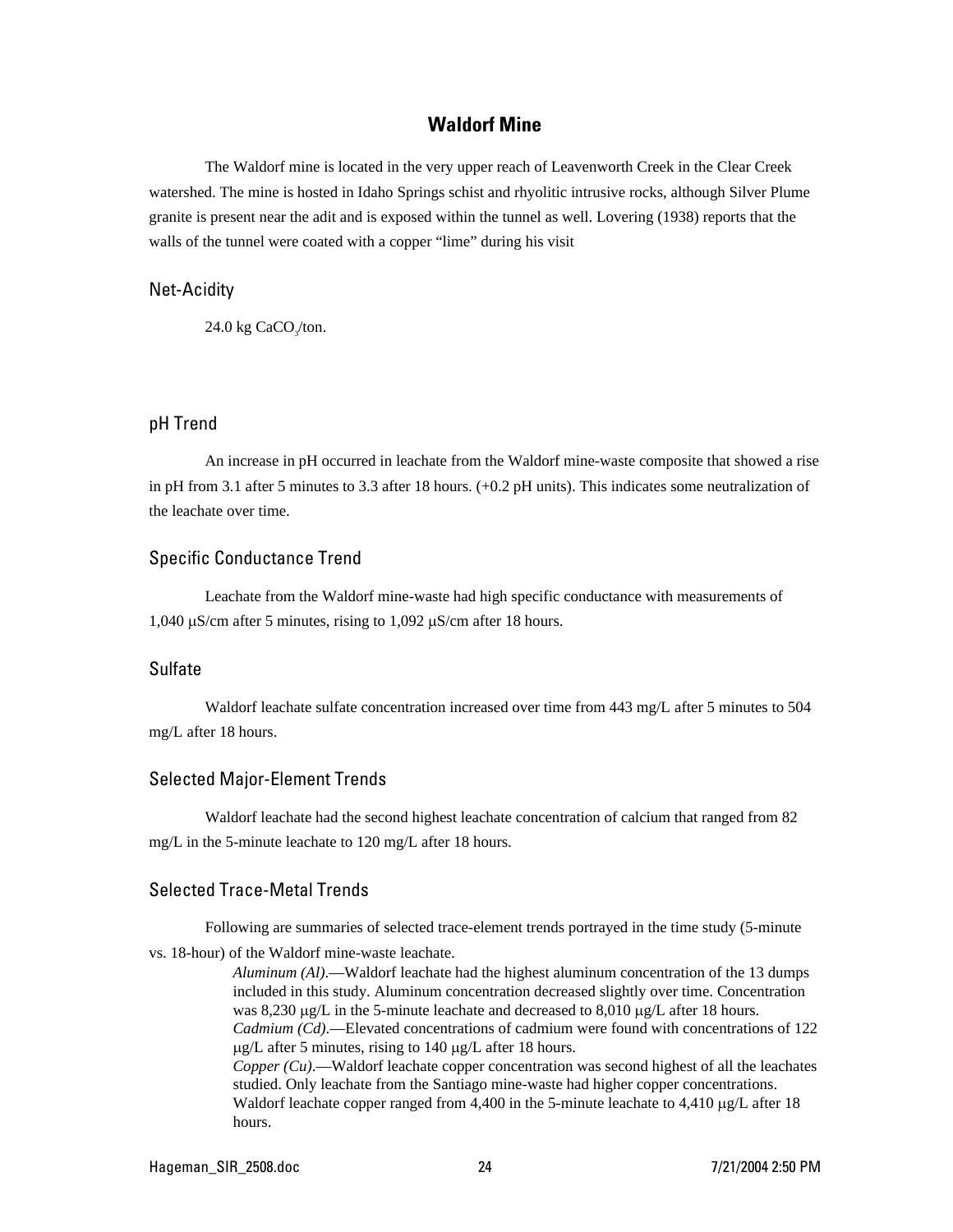*Iron (Fe)*.—Waldorf leachate iron concentration was high, especially in the 5-minute leachate. A decrease in iron concentration was seen over time from 7,910 µg/L in the 5minute leachate to 744 µg/L after 18 hours. This is a decrease in iron concentration of more than an order of magnitude.

*Manganese (Mn)*.—Very high concentration of manganese was found in leachate from the Waldorf mine-waste, second only to the Santiago. The 5-minute concentration was 31,500 µg/L; this value increased to 40,900 after 18 hours.

*Mercury (Hg).*—Mercury was not detected in the Waldorf leachate.

*Nickel (Ni)*.—Elevated concentrations of nickel were found in the leachate with a slight increase in leachate concentration over time. The 5-minute concentration was  $117 \mu g/L$ ; this value increased to 126 µg/L after 18 hours.

*Lead (Pb)*.—Leachate lead concentration increased over time from 190 µg/L after 5 minutes to 1,290 µg/L after 18 hours.

*Zinc (Zn)*.—Very high concentrations of zinc were found in the Waldorf leachate and zinc concentrations increased over time. The 5-minute concentration was  $23,900 \mu g/L$ , increasing to 25,500 after 18 hours.

# **Santiago Mine**

The Santiago mine is located near the Waldorf mine in the Leavenworth Creek/Clear Creek watershed. Host rock is Silver Plume granite and biotite-quartz-sillimanite schist. One of the largest producers in the area the ore consisted of galena, sphalerite, pyrite and some chalcopyrite; quartz and ankerite comprise the dominant gangue minerals and ankerite was reported to be very abundant in some of the deeper workings.

#### Net-Acidity

73.0 kg  $CaCO<sub>3</sub>/ton$ .

#### pH Trend

An increase in pH occurred in leachate from the Santiago mine-waste composite that showed a spike in pH from 3.6 after 5 minutes to 5.2 after 18 hours (+1.6 pH units). This indicates neutralization of the leachate over time.

#### Specific Conductance Trend

Leachate from the Santiago mine-waste had the highest specific conductance of all the 13 dumps studied, with specific conductance of  $1,730 \mu S/cm$  after 18 hours. This followed the 5-minute reading of 1,396 µS/cm.

### Sulfate

Santiago leachate had the highest concentration of sulfate, and the concentration increased over time from 736 mg/L after 5 minutes to 1,040 mg/L after 18 hours.